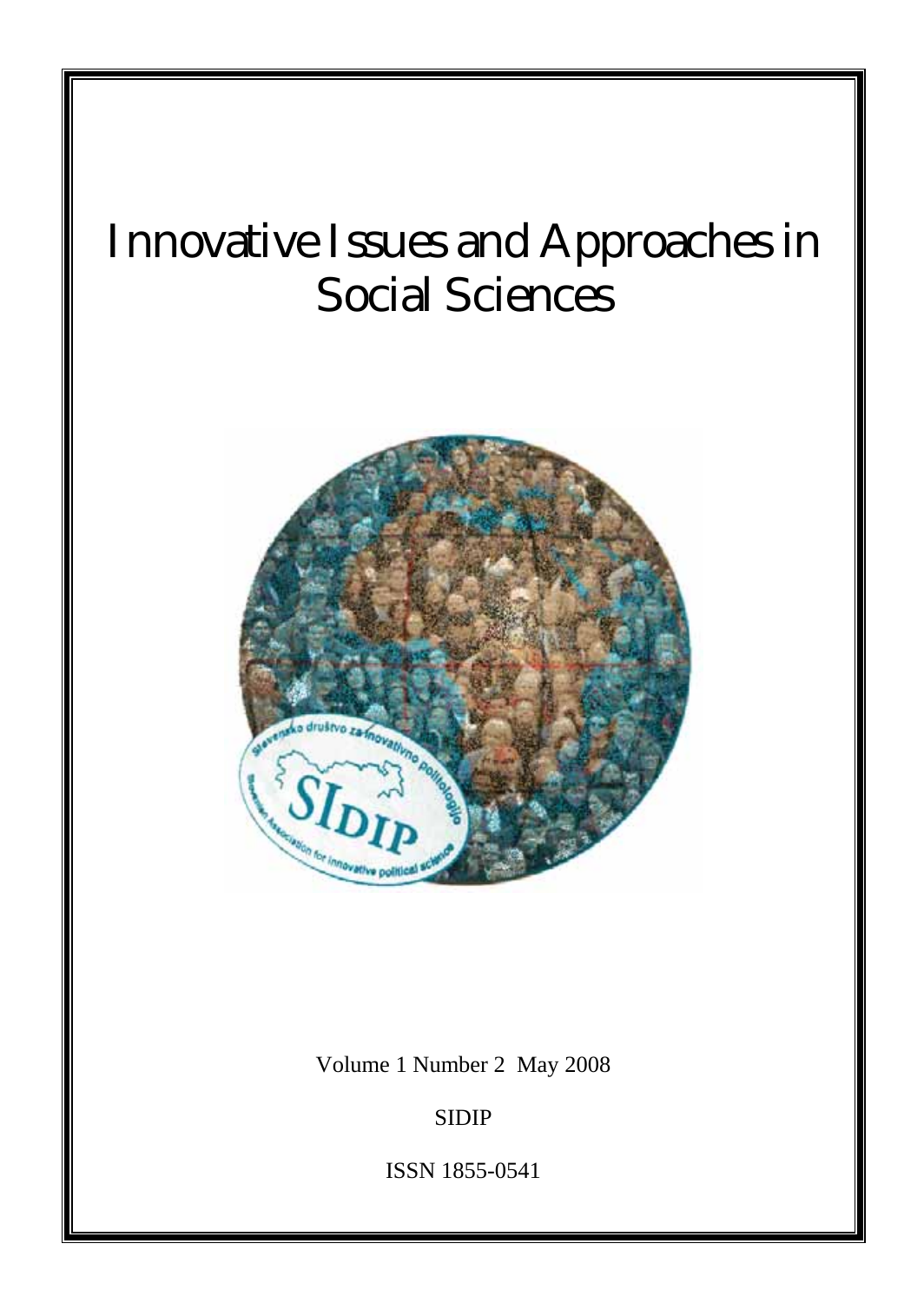# Innovative Issues and Approaches in Social Sciences (IIASS)

### **Publisher:**

Slovensko društvo za inovativno politologijo - SDIP Slovenian Association for Innovative Political Science – SIDIP

### **Editor-in-Chief and Managing Editor:** PhD. Uroš Pinterič

### **International Editorial Board:**

| PhD. Li Bennich Bjorkman | Uppsala University                        | Edi<br>All i             |
|--------------------------|-------------------------------------------|--------------------------|
| Simon Delakorda          | Institute for Electronic Participation    | con                      |
| PhD. Michael Edinger     | University of Jena                        | arti                     |
| Mateja Erčulj            | <b>SIDIP</b>                              | sho<br>ilas              |
| PhD. Bela Greskovits     | Central European University               |                          |
| MSc. Sandra Jednak       | University of Belgrade                    | Sul                      |
| M.A. Mira Jovanović      | University of Zurich                      | <b>IIAS</b><br><b>ww</b> |
| PhD. Karl Koth           | University of Manitoba                    | get                      |
| PhD. Jose M. Magone      | University of Hull                        | you                      |
| PhD. Aleksandar Marković | University of Belgrade                    | Ad <sup>®</sup>          |
| Warren Master            | The Public Manager                        | lf                       |
| PhD. Paul Phillips       | University of Manitoba                    | coll<br>boc              |
| PhD. Piotr Sitniewski    | Bialystok School of Public Administration | offe                     |
| PhD. Ksenija Šabec       | University of Ljubljana                   | our                      |
| PhD. Inga Vinogradnaite  | <b>Vilnius University</b>                 | <b>WW</b><br>que         |
|                          |                                           | as                       |

### **Editorial correspondence**

correspondence or correspondence cerning any general questions, cle submission or book reviews uld be addressed to the is.sidip@gmail.com

### **Subscription to IIASS**

SS is available free of any charge at w.sidip.org/iiass but if you like to your electronic copy personally can write to iiass.sidip@gmail.com

### **Advertising**

you would like to inform your leagues around the world on new ok or forthcoming event we can er you this possibility. Please find advertising policy at w.sidip.org/iiass. For additional estions or inquiries you can contact on the general e-mail iiass.sidip@gmail.com with subject: Advertising inquiry or secretary of the journal on tina.zapusek@gmail.com

**Language editor:** 

Marjeta Zupan

**Secretary:** 

### **Publishing information:**

Klementina Zapušek SIDIP

IIASS is exclusively electronic peer reviewed journal that is published three times a year (initially in January, May and September) by Slovenian Association for Innovative Political Science – SIDIP and it is available free of charge at Http://www.sidip-org/iiass

### **Scope:**

IIASS is electronic peer reviewed international journal covering all social sciences (Political science, sociology, economy, public administration, law, management, communication science, etc.). Journal is open to theoretical and empirical articles of established scientist and researchers as well as of perspective young students. All articles have to pass double blind peer review.

IIASS welcomes innovative ideas in researching established topics or articles that are trying to open new issues that are still searching for its scientific recognition.

### **Copyrights**

IIASS is product of SIDIP. All rights concerning IIASS are reserved. Journal and Articles can be spread and cited only with information on author of article and journal. Articles published in the IIASS are the work of individual authors and do not necessary represent ideas and believes of SIDIP or Editorial board of IIASS. The responsibility for respecting copyrights in the quotations of a published article rests with the author(s). When publishing an article in IIASS, authors automatically assign copyright to the journal. However, authors retain their right to reuse the material in other publications written or edited by themselves and due to be published at least one year after initial publication in IIASS.

*Abstracting and Indexing services: COBISS, International Political Science Abstracts, CSA Worldwide Political Science Abstracts, CSA Sociological Abstracts, PAIS International.*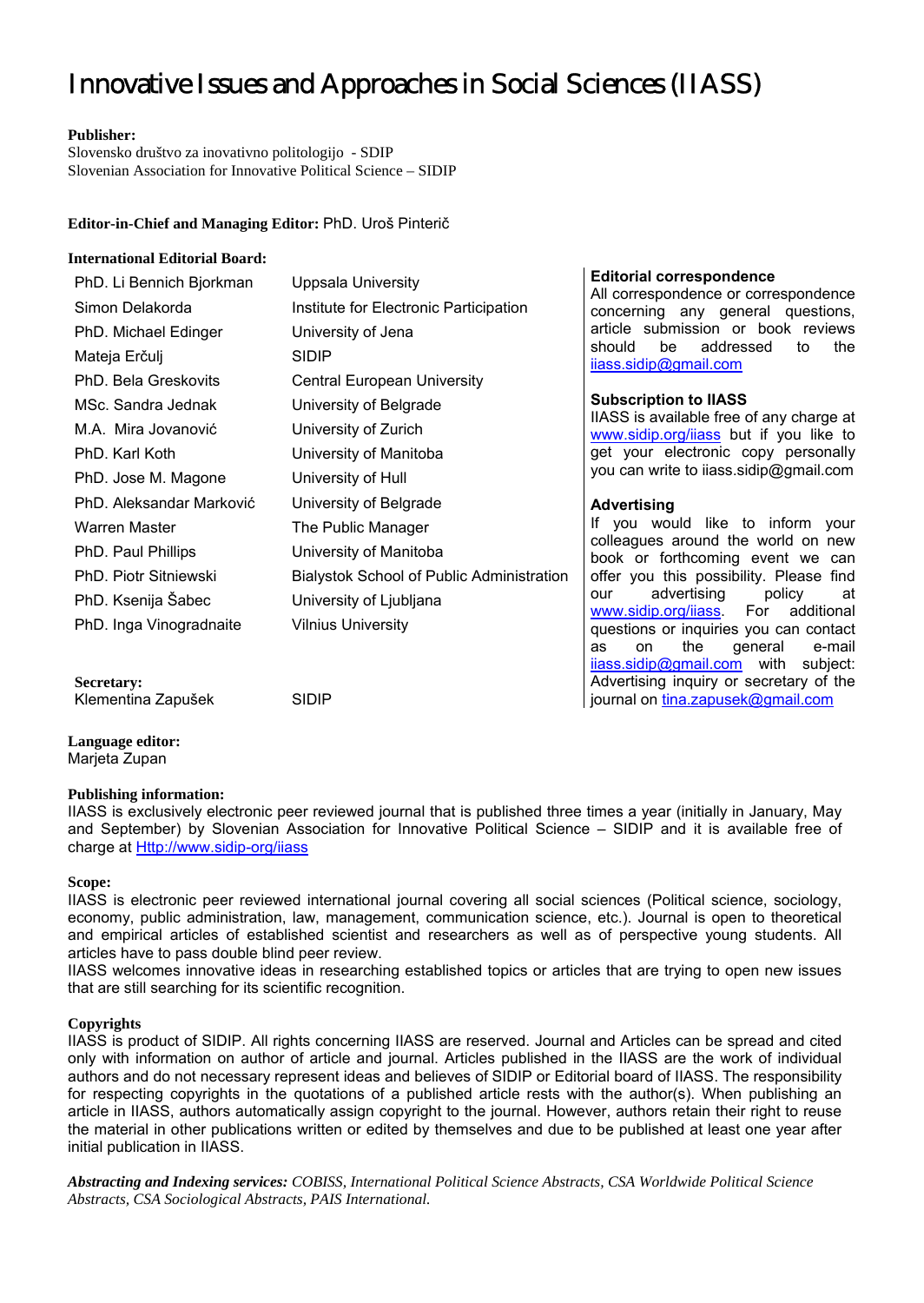# **Historical Development of Slovenian Political Elite**

# **Matevž Tomšič<sup>1</sup>**

## **Abstract**

This article deals with the ways in which political space in Slovenia is formed and with the nature of its main actors from the beginnings of political life in Slovenia, focusing primarily on the analysis of political configuration and on the nature of political elites in the post-communist Slovenia. Its primal concern deals with the power relation between the two main political and ideological wings. The author discovered three political constants in the development of the Slovene political space that represent an analogy between the political life prior to the World War II and the circumstances following the transition into a democratic system. These constants are: strong ideological polarisation, domination of one political camp, and aspiration of political elites to other spheres of society. They all hinder development of polyarchic democracy.

**Keywords:** elites, politics, democracy, communism, Slovenia.

### **Introduction**

 $\overline{a}$ 

Similar to the remaining states in Eastern and Central Europe, which were determined by a socialist type of society for almost half a century, Slovenia found itself in a period of major social changes. One of the key issues within the problem of the social-system transformation is the following: who are the main actors, the ones with the power to influence the nature of social change? Furthermore, who can influence the constitution of institutional relationships that define the principles of the society? Nevertheless, a successful constitution of a democratic system is not merely an automatic product of certain cultural, historical and material circumstances. Different "requisites of democracy" (Lipset 1959; 1994), such as high levels of economical development and general education of the population, a numerous middle class, a tradition in mutual respect for differences and reaching compromises, etc., have a significant impact on

<sup>&</sup>lt;sup>1</sup> PhD. Matevž Tomšič is assistant professor at Faculty of Applied Social Studies, Nova Gorica.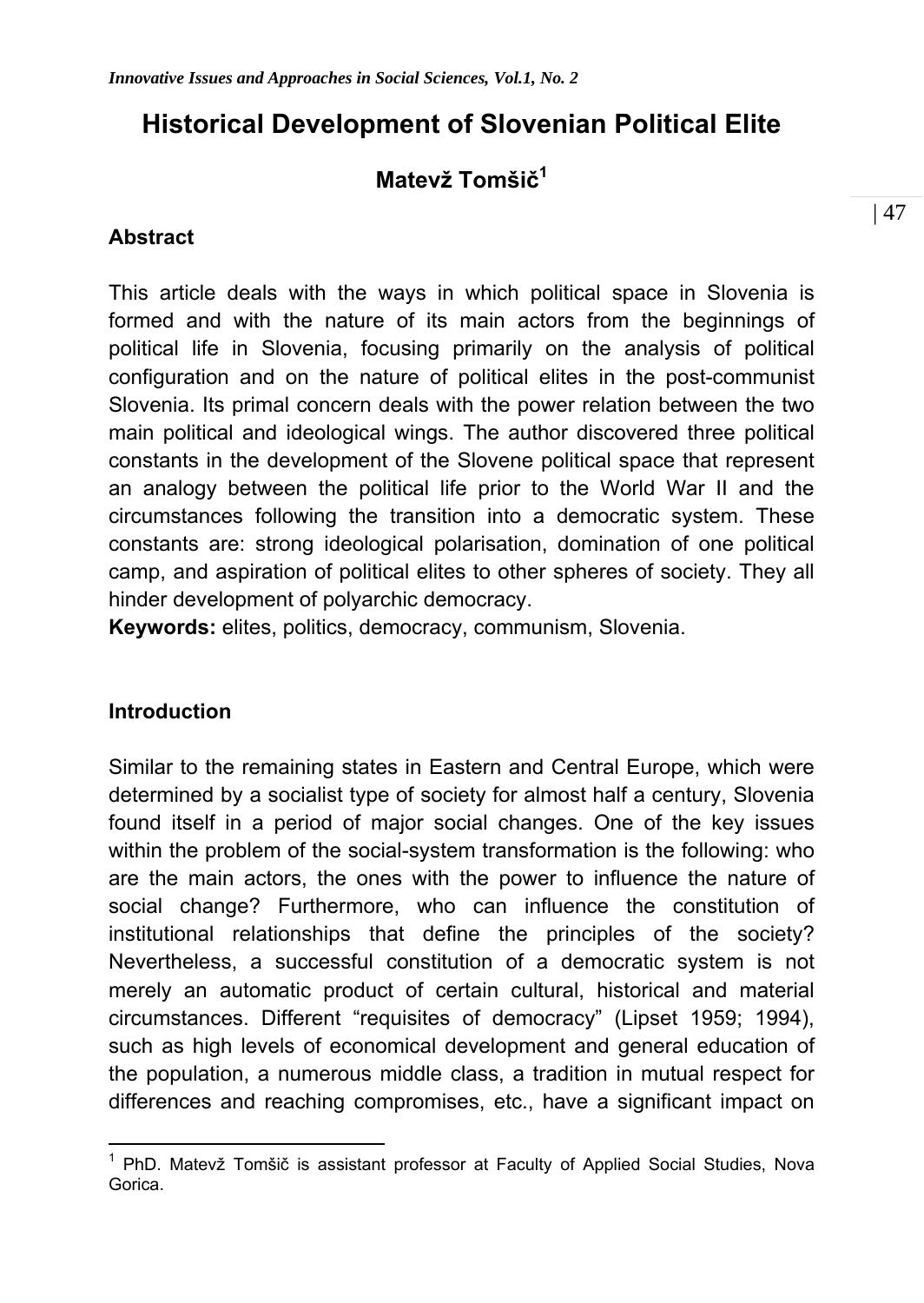the ability to constitute democracy, but must be "chosen, implemented and perpetuated by "agents", real live political actors with their distinctive interests, passions, memories and – why not – fortuna and virtu", as stated by Schmitter (Schmitter, 1993: 425).

Given the specific circumstances of the transition from an authoritarian (totalitarian) social order to a democratic one, the role of the political subsystem, i.e. the political elites as its main holders, is particularly important since it holds the responsibility to execute the so-called "triple transition" (Offe, 1993), meaning a change of political, economic and social systems – the key of which is above all the reestablishment of structural conditions (system infrastructure, legislation frame) for a "normal" functioning and autonomous development of other social areas (Adam, 1994). Therefore, in order to understand the transition process in Slovenia, an analysis of the character of political elites is necessary. This analysis includes considering the historical perspective, with the different factors that influenced the structuration of the political environment and formed political elites during its historical development. It is thus important to define the main characteristics that ruled the development of Slovene politics; i.e. decide whether it is possible to define specific historical constants in the relations between different political groups as well as in the relationship between politics and other segments of society. The thesis of the article is that there are some principles related the relations and conduct of political elites that are constants in Slovenian political space, hindering the development of polyarchic democracy.

# **Formation of politically-ideological orientations and the polarisation of the political environment prior to the WWII**

The national and political constitution of the Slovene nation took place within the frame of the Habsburg Monarchy, within which its position was subordinate in political as well as social life. Furthermore, its situation was defined by the absence of its own governing class or a constituting tradition. As most Eastern and Central European states, Slovenia was a part of the European (semi)periphery (Janos, 2000; Berend, 2001) which was distinctive for its traditional social structure with a relatively low rate of functional differentiation and autonomy of individual parts of society.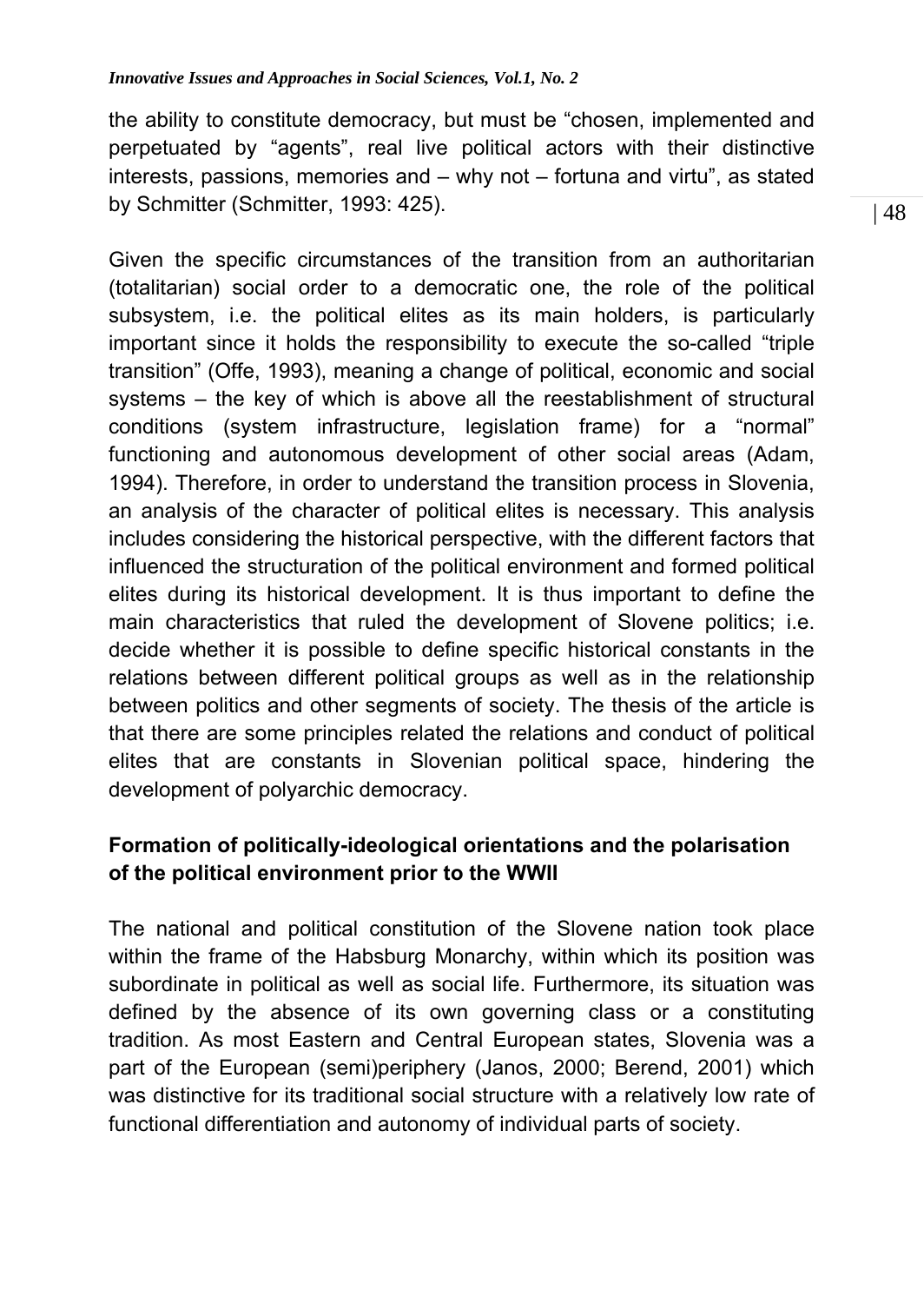In a sense of forming modern political institutions, political modernisation began relatively late in Slovenia, for political parties started to form only at the end of the 19th century. After a relatively short period of Slovene national spokesmen's united political appearance (the period of "concordance"),<sup>2</sup> three political blocs were formed, as it is typical for the modern European society: catholic-conservative, liberal and socialdemocratic. The differences between the catholic and liberal orientation were the key to separation. "The separation of spirits", as named by Anton Mahnič, the leading catholic ideologist at the time, was based on a deep ideological division and generated a distinctive conflict in political relations. Conflict relations of this kind are marked by the terms of cultural struggle. The latter exceeds the Slovene circumstances since it relates to the situation in the entire Habsburg Monarchy during the mid-19th century, characterised by the struggle for the predominance in society between the liberal (secular) and catholic (church) groups and above all the aspirations of the former for the elimination of the church monopoly over the educational system. Important was also the relationship towards other issues of cultural nature, such as autonomy of arts, science, etc. (Dolenc, 1996). The cultural struggle in the sense of value and ideological conflicts was particularly intense in Slovenia, for it continued even after the collapse of the Austrian-Hungarian Empire.

At the formation of Yugoslavia, a new dilemma was added to the old form of cultural struggle. This dilemma referred to the new position of the Slovene nation and its culture: whether to assimilate with the remaining Yugoslavs or to strive for the preservation of its own cultural identity and autonomy. The political status of the nation was thus in question as well as its cultural identity and language. The pro-Yugoslav liberals were proponents of cultural unitarism and political centralism. They relied upon the possibility that the minority position of the Catholic Church in the new state will diminish its cultural and political influence. On the other side, the catholic camp, politically organised around the Slovene popular party (Slovenska ljudska stranka, SLS), stood by the opinion that the Slovene

 $\overline{a}$ <sup>2</sup> The period of concordance ("slogaštvo") began in 1874 when Slovene liberals (along with the conservatives) entered the delegate club which supported the conservative government of president Taaffe; it lasted a decade and a half. Yet, during that period, hidden misunderstandings between the two groups were already present (Prunk, 1992; Grdina, 2003).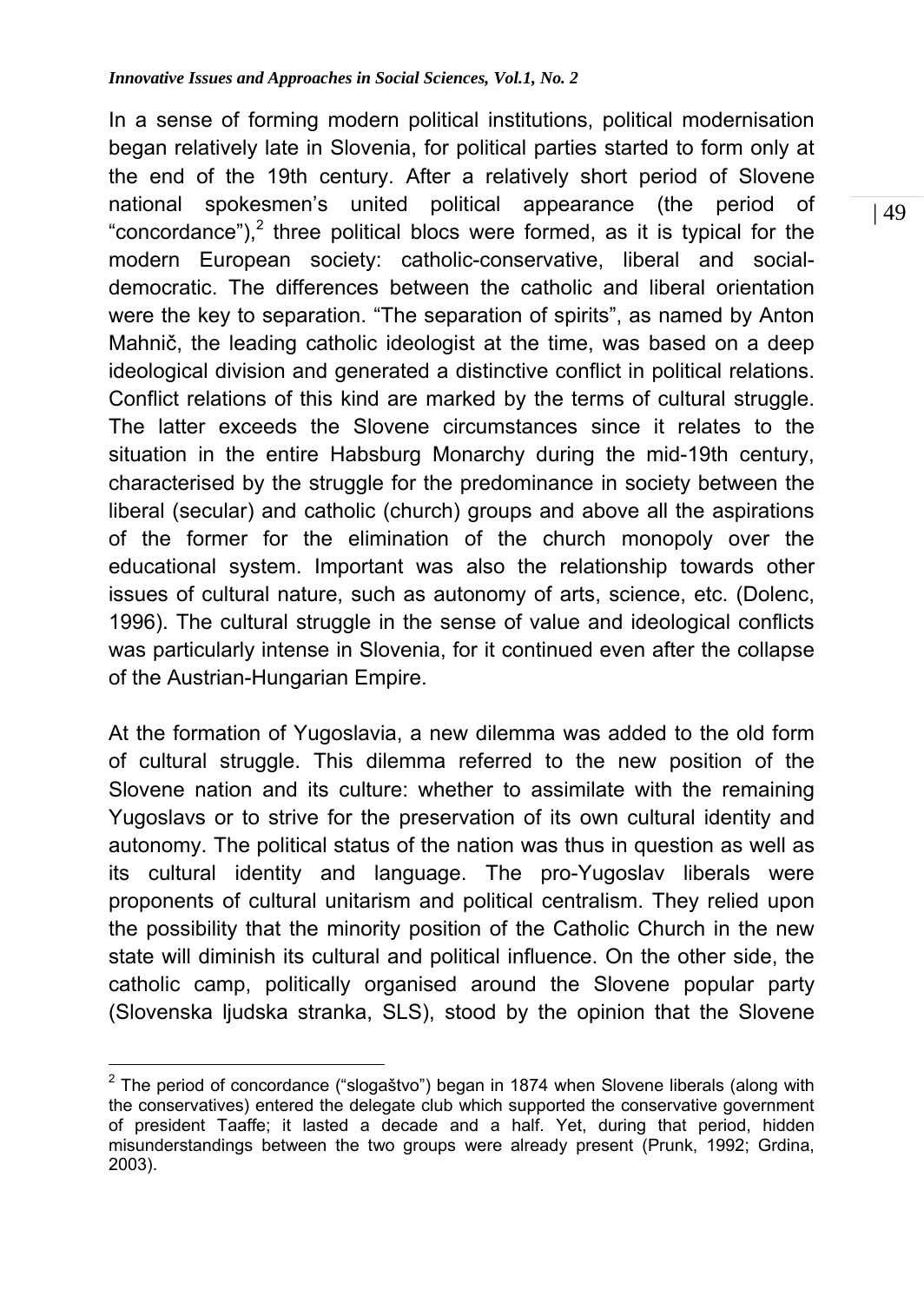nation is a separate ethnical entity with its specific cultural identity and thus an autonomous cultural development should be ensured. From a political point of view, the catholic party also decisively stood for some specific form of autonomy in which the solving of specific Slovene matters would be in the hands of the Slovene nation (Prunk, 1992). Defending the autonomy was probably one of the most significant reasons for the majority support gained by SLS within the Slovene voting body (SLS gained the absolute majority of votes at all elections except for the first elections into the assembly in 1920) and thus its dominant position in Slovene society.

The political culture and practice that were marked by an intense conflict and unwillingness to communicate or co-operate with the political opponent (usually seen as an enemy) represented a considerable impediment to the democratic development. Ideological exclusivity, more or less characteristic for all political options, was visible also in the attitude of politics towards the civil society. Various professional or interest based organisations were not seen by the political elite as autonomous spheres with which co-operation and equal dialogue would be possible in order to solve the problems within the society. Rather, the elite tried to make them subordinate in order to maintain their political power. The consequence of such an attitude was politicization of civil society, in which each political orientation had its own professional organisations (teachers' associations, various student and youth organisations) and its own sport associations (the liberal *Sokoli* and catholic *Orli*). Even the media was explicitly politically divided – all three daily newspapers were partially declared (*Jutro* and *Slovenski narod* were liberal and *Slovenec* was catholic). Under such circumstances, little space was left for any surpassing of the ideological polarisation, for new political groups with no previous political burden, or for organised actions of independent civil groups.

# **Relations of domination under communism and the emergence of anti-elites**

Although the social circumstances that led to the establishment of communism varied within individual Eastern and Central European states and thus resulted in different regimes, each having its own specialities, a bunch of characteristics common to all the states under a communist social vision could still be defined. For one, all of these societies were based on the domination of the political system over all other segments of society.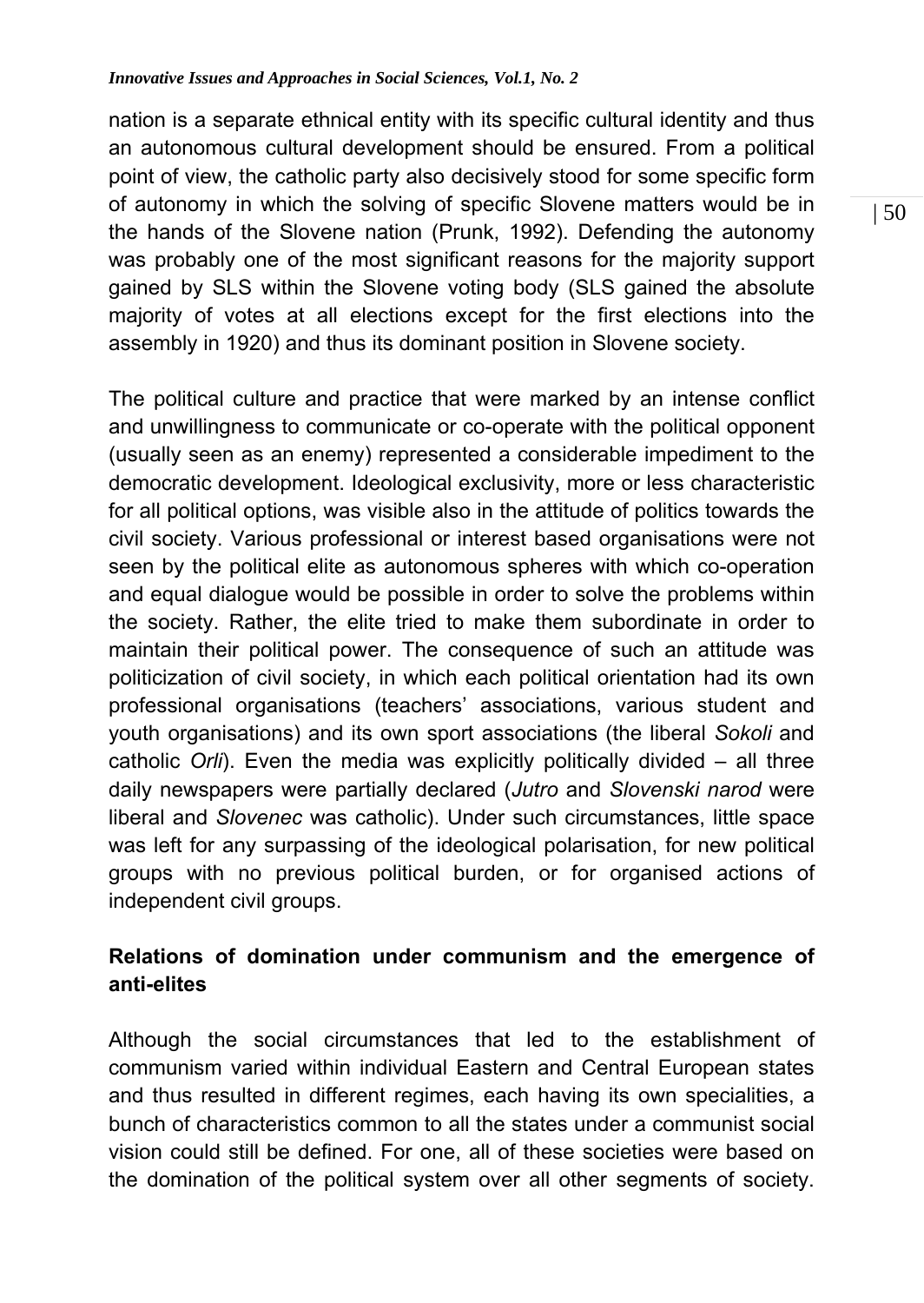This was expressed by the state or politically controlled economy (owned by the state) and by the governing political nomenclature's control over the so-called civil sphere. All of this prevented autonomous activities of various social areas that would be coherent with one's beliefs. The process of social change conducted by the communist government could also be named inorganic modernisation directed from above (Bozoki, 1994: 68), since it was based on a vision of a homogenous and disciplined society and thus stifled the free development of various social potentials. The result was far from true modernity, therefore some authors write about "blocked" (Eisenstadt, 1992) or "fake" modernity (Sztompka, 1993).

In Slovenia (and entire Yugoslavia, of course), the socialist revolution was autochthonous, accomplished without any direct help from the Soviet Union. Therefore, the communist power take-over was carried out faster and more thoroughly than in other Eastern and Central European states where communists were forced to share the power with some noncommunist parties during the first years after the war (Rothschild, 1993; Schöpflin, 1993). Immediately after the war Yugoslavia was firmly ruled by communists, without any attempt of organising any sort of political opposition being nipped in the bud and severely sanctioned (Vodušek-Starič, 1992; Drnovšek et al., 1996). This way the conflict of the pre-war political space, which was often a burden to various social relations, was annulled, only to be exchanged for a communist dictatorship that violently suppressed all autonomous forms of political (and other) organisation.

Following the break-up between Yugoslav and Soviet communist party leaders and the 1948 Informbiro resolution, Yugoslavia opened towards the West and started with gradual changes in its social order. Gradually, an "authentic" Yugoslav socialist system was built and named "The System of Socialist Self-government". Certain characteristics were formed that distinguished it from the systems of "real socialism". In economy, the development moved in the direction of greater independence of enterprises and the introduction of market mechanisms, and in various parts of social life, ideological pressure and party supervision were reduced. The system opened also towards other states. However, at this point it should also be mentioned that this was not a one-way development in the direction of democratisation and openness, since, the periods of liberalisation (second half of 1960's and in 1980's) and repression (the beginning of 1960's and in 1970's) alternated.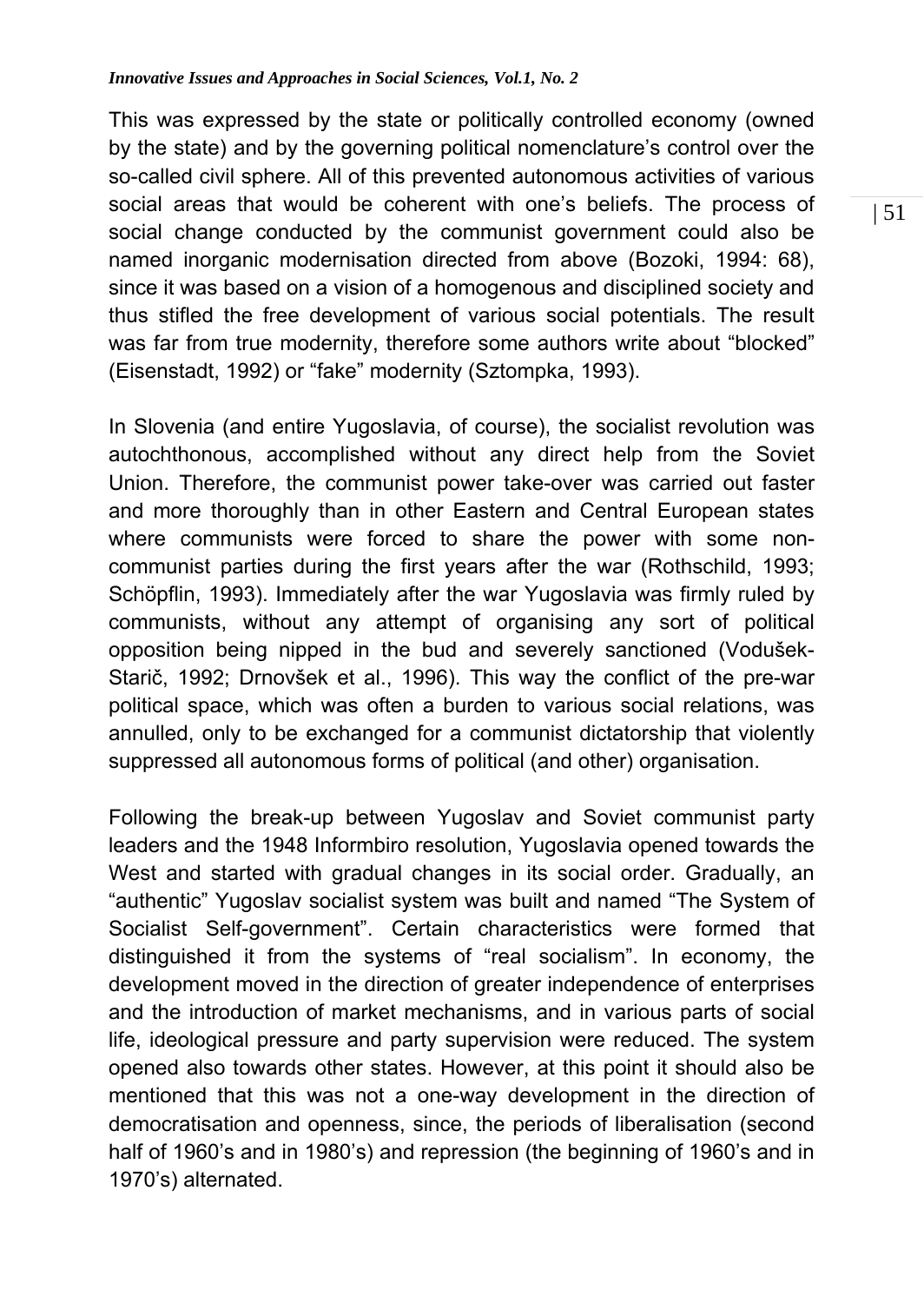The most powerful centre of non-conformist and social criticism in Slovenia could be found within the cultural elite, which concentrated around certain journals that dealt with cultural and general social problems. Since the mid-1950's, the journals *Beseda*, *Revija 57*, *Perspektive* and (later) *Nova revija* represented a permanent, more or less open criticism of the society and regime and were therefore in a constant conflict with the party authorities. Considering the issues that concerned the existence of the Slovene nation in the context of a socialist system and the state of Yugoslavia, the engagement of the group of contributors within the review *Nova revija* (founded in the beginning of 1980's) should be pointed out in particular. That circle of writers and intellectuals was most determined and far-sighted in its arguments for the need for national independence and democratisation of society as the basic conditions for successful functioning of the Slovene nation. This was most clearly stated in the 57th issue of Nova revija (published in 1987) which contained articles that were actually some sort of a political anti-program, an alternative to the governing elite.

Generally speaking, the 1980's brought forth the final inveteracy of the autonomous public sphere, a swing of different non-conformist social practices and the expansion of possibilities for critical views of the situation in society. Individual professional societies were activated, the most active of which was the Slovene Writers' Association, which actively encroached upon public life with their initiatives for solving various social problems. The thesis of the so called "writers' constitution" presupposed Slovenia as a sovereign state of the Slovene nation that is founded on its permanent right of self-determination, including the right to ally itself with other states or secede from them, the right to independently decide as regards its political system, foreign affairs and defence matters.

Beside this, some new social groups were formed. They engaged in various public areas according to their specific interest (environmentalist, peace, feminist and other groups) and were known under the name "New Social Movements". In contrast to cultural workers whose operations were distinctively political and grounded in some sort of a social or political vision, the above-mentioned groups and movements acted in a sense of "anti-politics" (Konrad, 1988), with the intention to protect social spaces from state/political penetration. Nevertheless, number of intellectuals who were at first active in these groups afterwards switched to politics.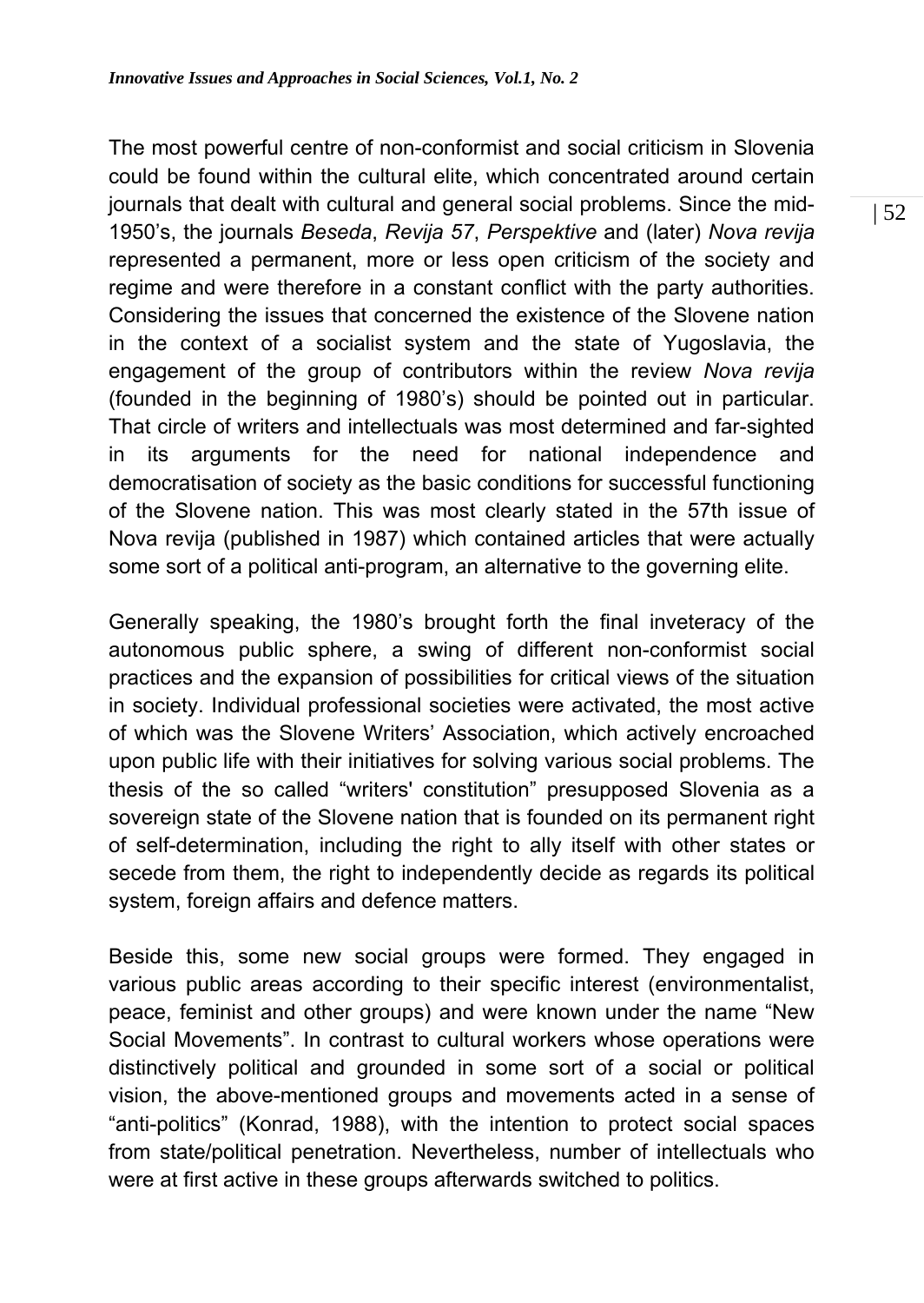The common point of all the various opponent groups was, in spite of numerous disagreements, their opposition to the ideological monism and power monopoly of the party elite. They were joined in their struggle for basic human rights and freedom of thought and action, and they condemned any repressive encroaching upon these rights. The single event that unified all Slovene democratic forces into massive movements called "The Committee for Protection of Human Rights" was the so-called "process against the four" in 1988 which was an attempt to prevent democratic development in Slovenia.<sup>3</sup> Otherwise, the differences between individual opponent groups could not only be found in their conception of public engagement but also in other basic issues of the moment (e.g. concerning the status of Slovenia towards Yugoslavia). This resulted in a political differentiation that ended up in the formation of various opposition political subjects, which were later on transformed into political parties. Politically engaged intellectuals, above all those from Nova revija, mainly supported the new political parties that were connected with the DEMOS coalition, while a number of protagonists from the "New Social Movements" joined their forces with the official youth organisation (ZSMS) which was under reformation and was the main predecessor to today's Liberal Democracy of Slovenia – (LDS).

## **Political elites in post-communist Slovenia**

 $\overline{a}$ 

With its first multi-party elections, the Slovene political space undoubtedly showed a new face. After forty-five years of communist government the power came into the hands of political forces that were not bound with the state and communist-party structures. They formed the DEMOS coalition, which was a heterogeneous association of political powers that were joined by the struggle to re-establish political pluralism and to form an independent Slovene state. Actually, if we conclude from the names of the participating parties, the coalition represented all major ideological options typical for modern democratic politics (social-democratic, liberal, and

 $3$  That spring, the Yugoslav army arrested four Slovene citizens because of their supposed disclosure of a national secret. In fact, this was a political trial started in order to intimidate the Slovene independent public. The effect was the exact opposite – it launched a revolt of the Slovene society and severely undermined the faith in the communist regime and convinced the Slovene nation to no longer persist within Yugoslavia.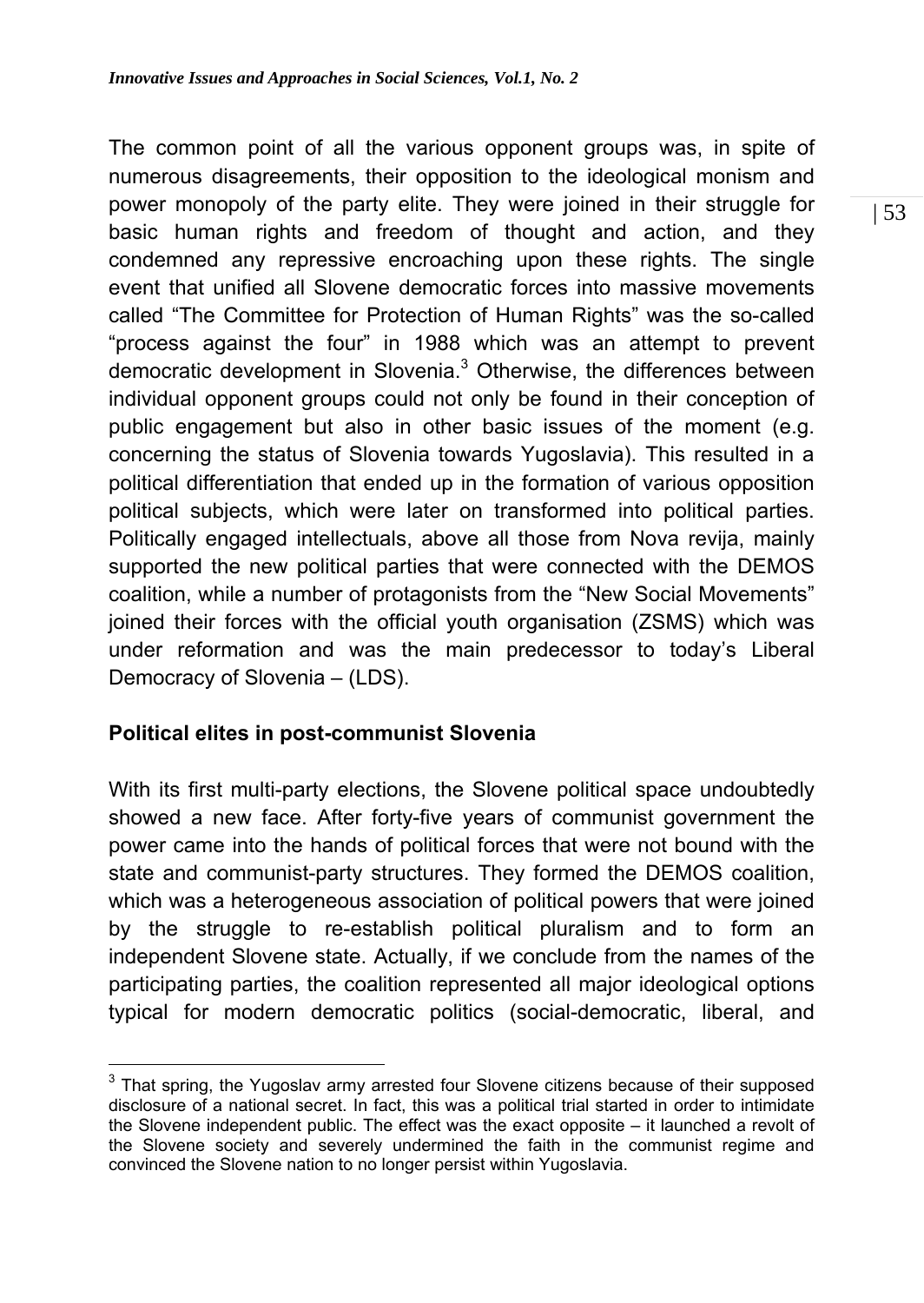Catholic-conservative). Amongst the votes given to DEMOS, the greatest share was given to the Christian Democrats, in spite of the fact that its main representatives did not play an important role in "the struggle for democracy" during the second half of the 1980's. Nonetheless, the key positions in the new government were occupied by the Slovene Democratic Alliance (Slovenska demokratična zveza – SDZ) since it had the most competent people at its disposal. $4$  Soon, friction appeared within the coalition, thus the minority liberal fraction (the democrats) with relatively great power and the conservative part (Christian democrats) with the majority support started to separate. The separation transferred into the Slovene Democratic Alliance which was also very heterogeneous, so the party broke up into the more liberal Democrats and the more conservative National Democrats. This actually represented the beginning of an end for DEMOS, which in spite of its great contribution to Slovenia's independence (achieved during its short government) fell apart at the end of 1991.

When discussing the democratic transition, the role of the communist partial elite should by no means be overlooked. In Slovenia, the majority of the elite that was in power at the end of 1980's succeeded to maintain relatively successful on the political scene even after the first democratic elections. Compared to other parts of Yugoslavia and the other states of the Socialist Bloc, the Slovene communist regime was more open to various forms of social self-organisation and at the same time less repressive to its opponents. The party, alias its reformation fraction that gradually prevailed, started to drop its orthodox ideology and party-power principles of governing, although primarily under the pressure by democratic groups and movements. Through time, it transformed its organisation and cadres and this actually contributed to the democratisation. What is more, Slovene party leadership had been – under the intense pressure of public discontent – increasingly determined to revolt against the centralised pressures, although it refused to form an independent state to the very end. Because of all this the party leadership enjoyed a reputation of the struggler for an independent state amongst the considerable part of the population. Therefore, we can say that in Slovenia, the transition from the old regime to the new was a contractual one, i.e. achieved through compromise (Karl and Schmitter, 1991), or a

 $\overline{a}$ <sup>4</sup> This party was the intellectual core of the DEMOS coalition with many members who played a key role in bringing down the "old regime".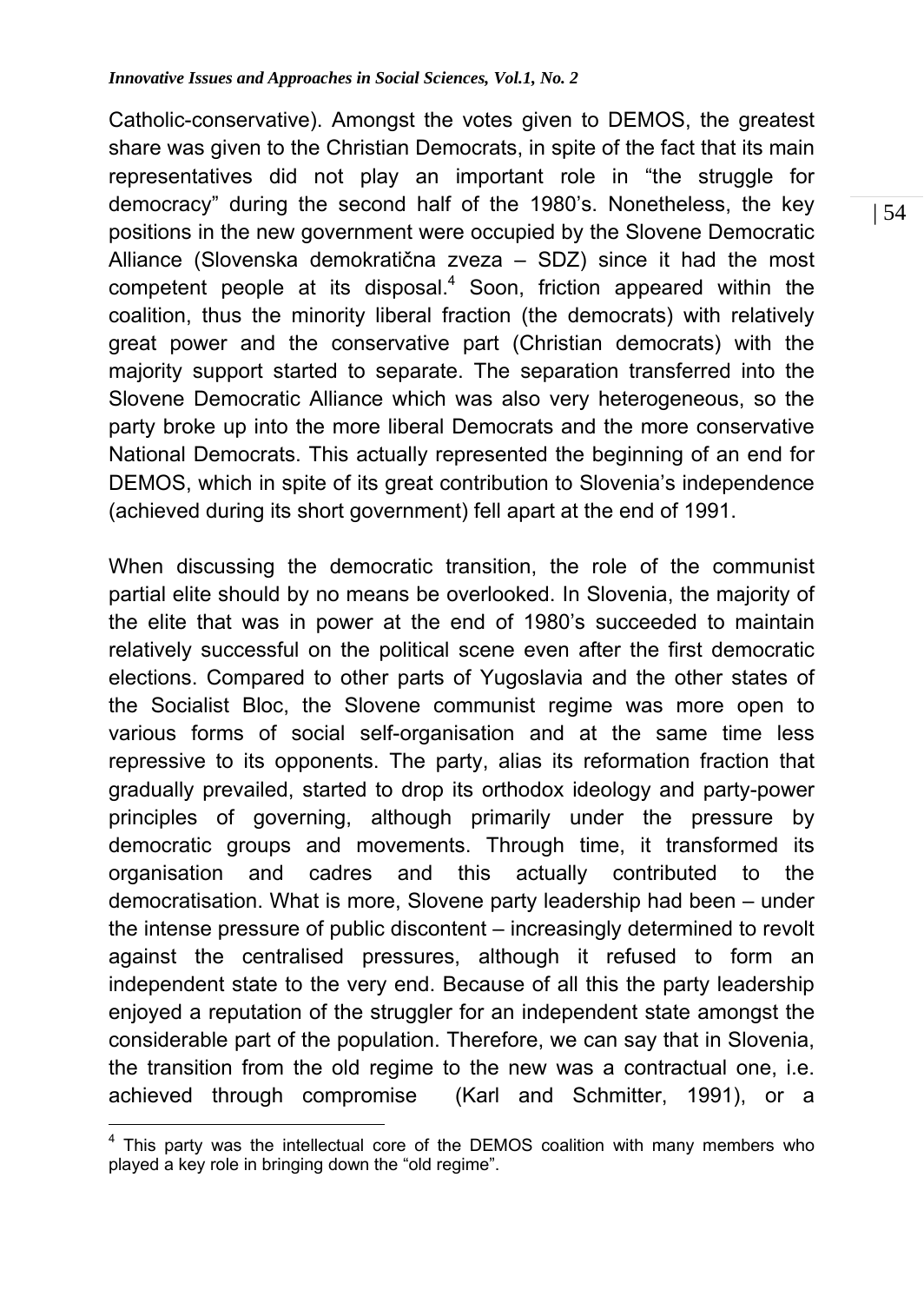"transplacement" as Huntington calls it (Huntington, 1993), i.e. a joint (more or less co-ordinated) action of the actors in opposition and in power.

The differentiation that took place within the regime political structures played an important role in the formation of the Slovene political space. In the late 1980's the official youth organisation that normally played the role of party transmission in the sense of controlling the young population (it was also the source of new cadre) started to act independently and represented views that were distinct from the policy of the "older brother". After many individuals, who were at first active in civil-society movements, jointed the organisation, it managed to loose the image of the regime organisation, thus it transformed into an independent, liberally oriented party. Yet the party, in spite of its civil-society ideology and certain democratic affinities, organisationally continued to lean upon the structure of the communist regime (local organisations, material infrastructure, cooperation within the structures of power, etc.). Gradually, it attracted many holders of key positions during the communist period, so that it actually became a patron to their interests. Following the decline of DEMOS and the fall of the first democratic government, this very party – under the name Liberal-Democratic Party (Liberalnodemokratska stranka) and later Liberal Democracy of Slovenia (Liberalna Demokracija Slovenije, LDS) – became the main political force within the state for the most of the post-communist period.

In order to determine the relationships within the Slovene political space, the most common distinction is the one between "the left" and "the right", or the distinction between "old" and "new" political powers. The latter is formally justified since it relates to the origin of particular parties, meaning that on one hand, there are parties that were transformed from organisations existing in the former regime, and on the other hand, there are parties that were formed during the democratisation period. The first have therefore inherited numerous resources – the organisational structure and the apparatus were already formed, material sources were at hand (offices for example) – but even more importantly, they had informal resources, meaning greater number of personal contacts and acquaintances with the key people in various fields of social life, as well as access to information and capital, which was supposed to be the greatest advantage of "the old" elite. On the other hand, it is difficult to distinguish between "the old" and "the new" political forces in the sense of economic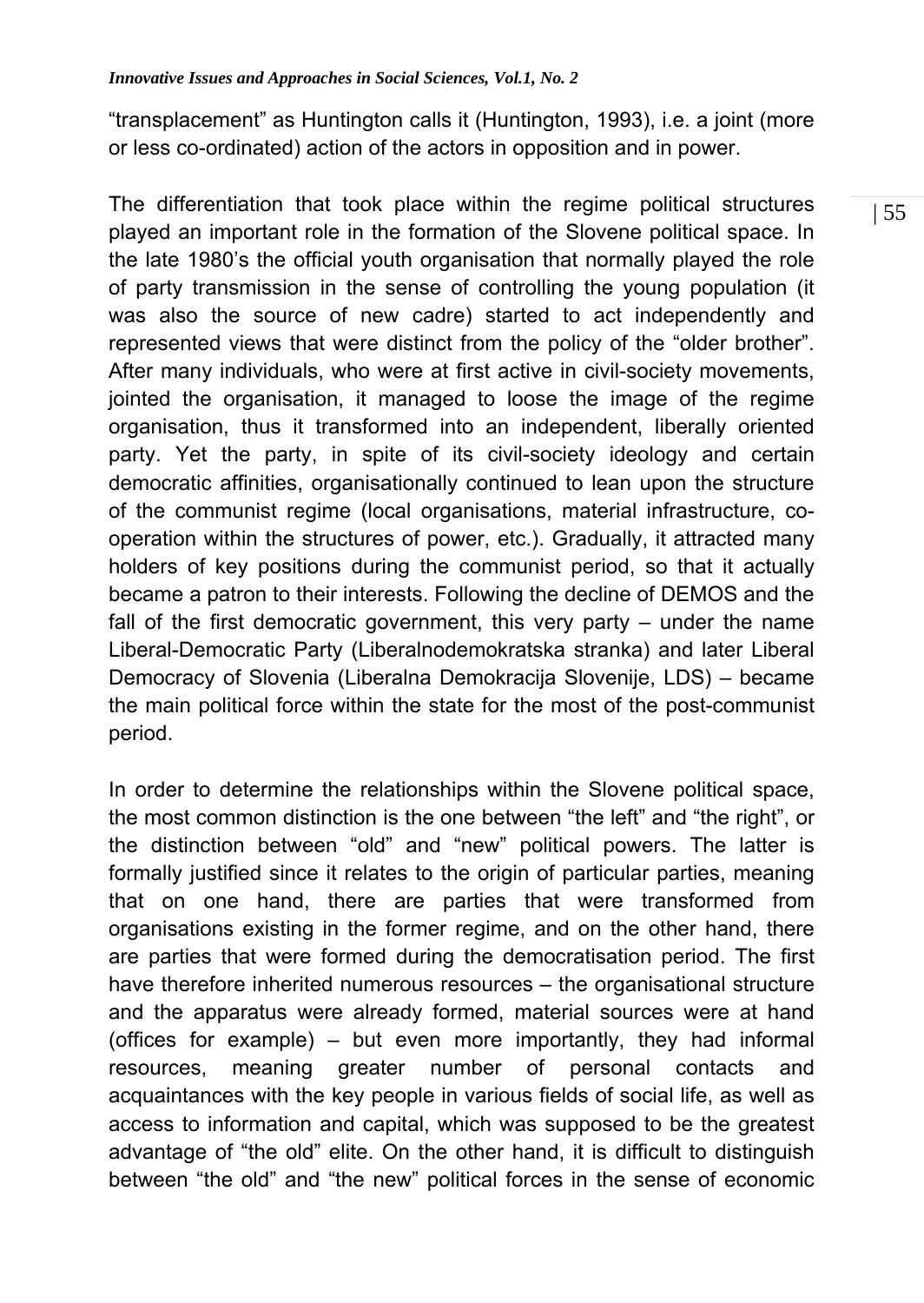and political bonds that bind them to the prior regime since at least formally all political parties consent to the system of parliament democracy and market economy. The political practice still contains numerous phenomena that originate in the former regime and are in contradiction to the principles of a democratic society (ideological exclusivity, politically selected cadres, disrespect for the principles of a legal state, etc.). However, it could be said that such practice is more or less common for all political options. Additionally, it should be pointed out that members of the former communist party are not gathered only within the "parties of continuity" but can be found also within "the new" parties. This fact somehow "disperses" the communist legacy – though, on the other hand, we cannot talk about "ex communists" in general, because their role under the former regime was very heterogeneous.

The distinction between "the left" and "the right", which is supposed to be of the same content as the above-mentioned (thus, the term "left" would refer to "the old" and the term "right" to "the new" parties), is – compared to a similar distinction that represents political relations in Western European countries – even less appropriate. Thus, the common belief is that among the prominent parties, the Liberal Democracy of Slovenia (LDS) and the United List of Social Democrats (ZLSD) belong to "the left" while the Slovene Democratic Party (SDS), the Slovene People's Party and New Slovenia belong to "the right". Yet, one has to be aware of the social and economic relations that were formed in the period of post-communist transition, mostly through privatisation of the former state property in which the main economic power was transferred to the existing management structure that held leading positions within the old regime; the described structure mainly belongs to the proponents of "the left", mostly LDS. On the contrary, many among those who consider themselves de-privileged (which is often described in terms of injustices suffered under the communist regime) support "the right" parties. We are thus confronted with the phenomenon of the so-called "left-wing conservatism" where left-wing parties actually represent the interests of the capital owners (since their electoral body mainly rejects economic equality); while the right or conservative parties support economically subordinate social classes (Makarovič, 1993: 195).

The dominant (or at least the most explicit) conflicts in Slovene postcommunist politics were the ones of symbolic or ideological nature, and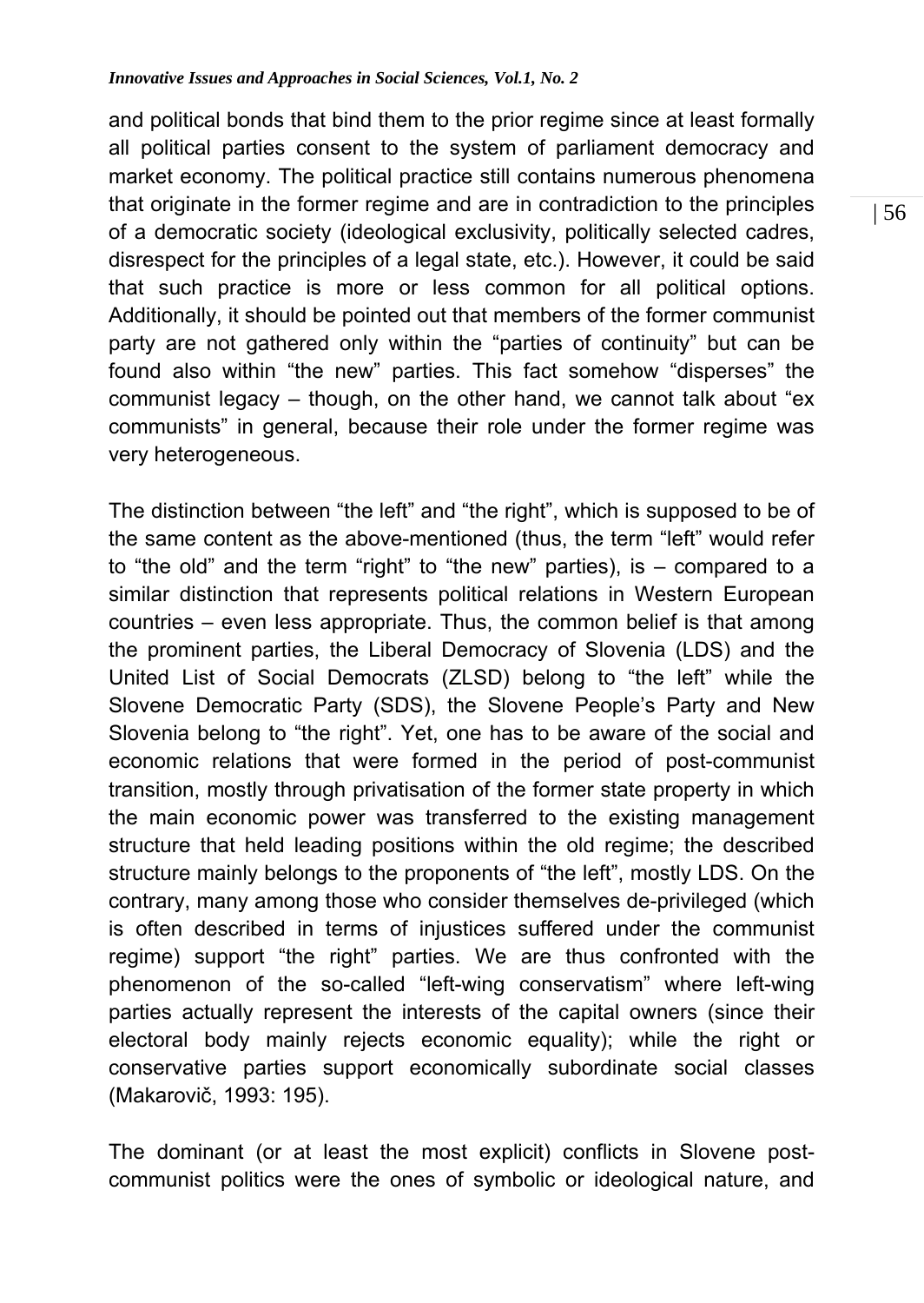they led to a strong political and even general social polarisation, thus the situation is in some features similar to the one before WWII (for example, the issues concerning the attitude towards the role of religion and the Church in society). Slovene historical legacy, meaning both pre-war clericalism and post-war forced atheisation of society, plays a key role in the state of ideological fanaticism and inflexibility, which can be noticed on both sides.

One of the key factors of ideological and political polarisation is also the attitude towards the past, meaning both the period between the two world wars and the communist period. The former is, due to numerous tragic events (occupation, civil war, post-war killings and court show trials, dispossessions and persecution of political opponents), the source of numerous trauma and resentments among the Slovenes. In the evaluation of the not so distant history with its most neuralgic points, such as collaboration with the occupying forces during the war, the communist revolution and the following overtaking of power, we are dealing with diametrically opposing views over which nobody wants to even consider any kind of consent. On one side, "the right", anti-communist wing severely disapproves of the communist revolution and communism in general, justifying the pre-war parties' and the collaboration of the Catholic Church with the occupier (saying "they were forced to do so due to the danger of communism"). On the other side, "the left" or "post-communist" wing remains to condemn the collaboration during the war, having an ambivalent attitude towards the communist regime or even approving of it (saying "it was not all that bad", "there were certain negative aspects, but there were many good sides to it", etc.). The picture presented is somewhat caricatured since also less extreme and dogmatic points of view exist, however it seems that they are less distinctive amongst the public.

Such circumstances – their existence is largely "owed to" the present political elite who are the main generator of symbolic-ideological conflicts – represent a huge problem in a successful social transformation because, on one hand, the energy needed to solve the burning economic and social issues is being wasted, and on the other hand, the split between the holders of the opposing ideological options is on the increase, diminishing the possibilities to reach compromises. However, it should be pointed out that given the post-communist transitional circumstances in Slovenia (and probably also in other countries), the symbolically and economically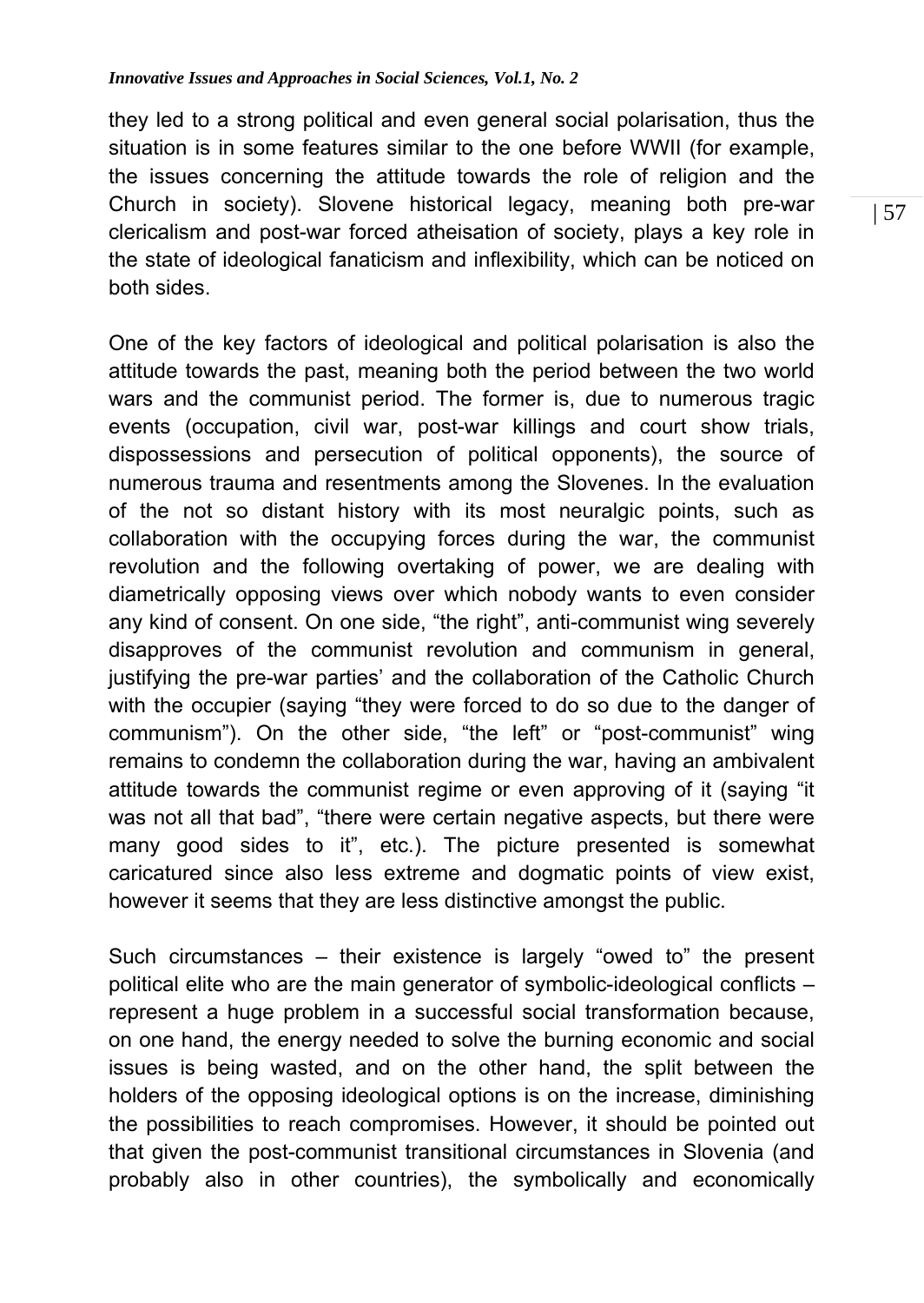dependent interests are often bound very tightly. Ideologically based struggles that in a way represent the continuation of "the cultural struggle" (Adam, 1999) are often conditioned by the interests of their protagonists and can thus serve as the means to (de)legitimise existing relations of powers and organise material resources. The conflicts that are a result of the diversified understanding and assessment of the communist past and the nature of the former regime can to a great extent be understood in the sense of the efforts made by various factions of the political elite to prove how entitled they are to their leading position in society. In doing so, "the old" or "the left"-wing demonstrates the positive aspects of the socialist system (or at least relativises its missed points) and shows its own positive role in the social reform, while appealing to its positive historical heritage, above all its role in the National Liberation War. All this lays the ground to justify the conservation of their leading positions in various social areas. On the contrary, "the new" political parties or "the parties of Slovene spring" characterise the old system as wrong from the very beginning and in opposition to the basic norms of civilisation, thus arguing the need for radical changes in all leading positions and all key institutions of society, demonstrating that the old garniture is not capable of appropriate functioning within the changed social circumstances.

While this "cultural war" still has some potential for political mobilisation (although it has declined in the last few years), the issue of a socioeconomic regulation is gaining in importance and is becoming the main point of controversy since the new government, mostly comprising parties of the "right", launching a comprehensive programme of social and economic reforms directed at liberalisation and deetatisation that should enhance the competitiveness and innovativeness of the Slovenian economy and society at large. These reforms are encountering considerable reluctance on the part of the opposition (especially the LDS) which warns against an increase in social inequality and the impoverishment of a considerable share of the population – meaning it is demonstrating its "leftist nature" in terms of its social orientation and scepticism of "unleashed" capitalism.

The Slovene political space is characterised by a bipolar division into two political blocs, the first being the so-called "left-liberal" and the second the so-called "spring" or "centre-rightist" bloc, none of them being fully internally homogenous. The victory of the "right" in the last parliamentary elections (in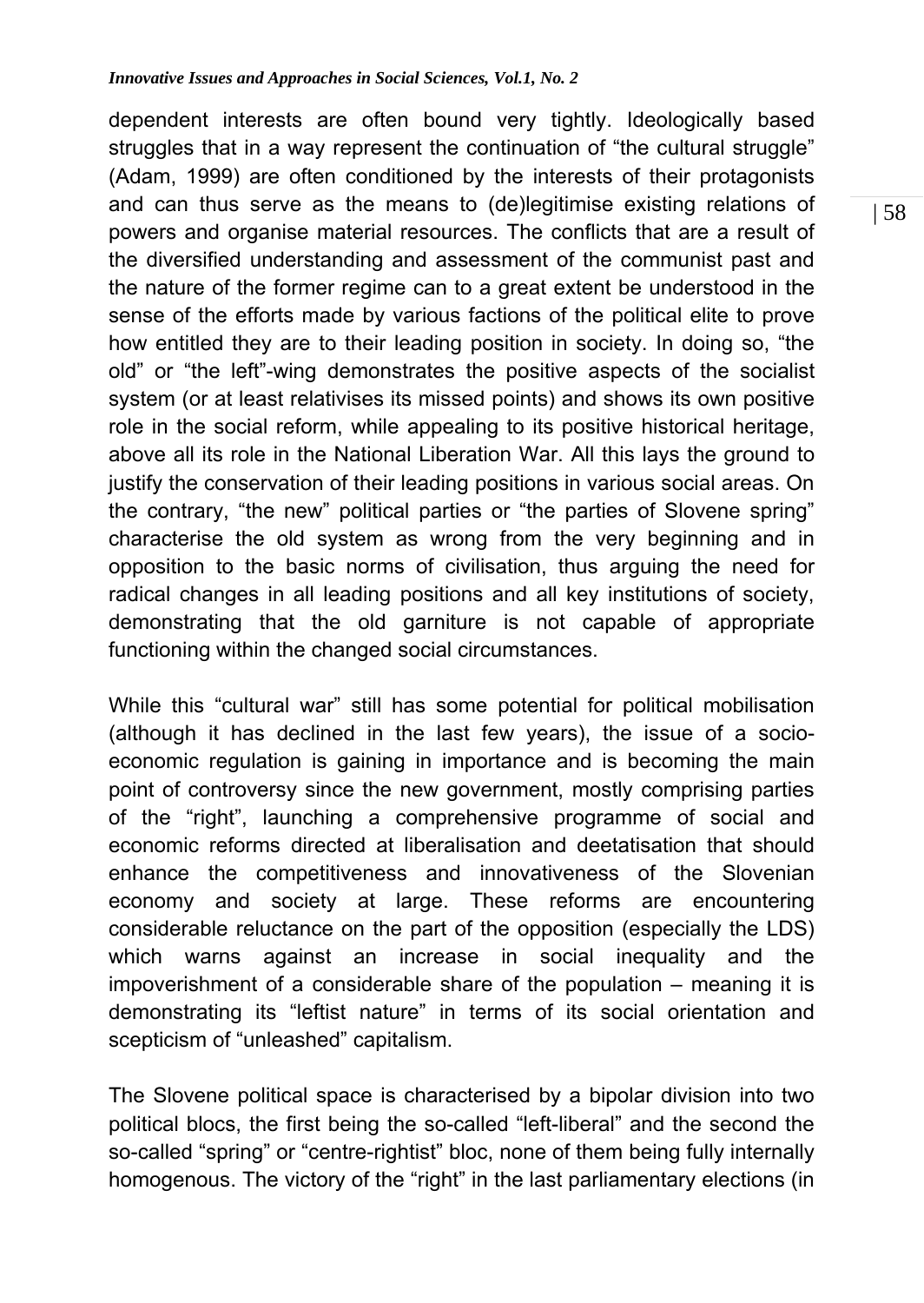2004) brought a major change in the constellation of political forces. For the most of the post-communist period, the Slovenian political space was dominated by a "left-liberal" bloc in which the LDS played a central part. From the first parliamentary elections in the year 1990 onwards, there were five "political turns" (including the establishment of the first non-communist government in 1990, and the current one), in other words, changes of political options in power (and five different heads of government, including the current one). However, in this (14-year) period governments not dominated by "left-liberal" parties were in place for just two and a half years. Although all LDS-led governments were composed of parties from different camps, this party dominated them and "spring parties" only played a marginal role in these coalitions.

The political domination of the "left-liberal" bloc was strongly related to the configuration of the general elite in post-communist Slovenia. A research, conducted in 1995 on Slovenian functional elites in politics, culture and the business sector,<sup>5</sup> provided some data on the relations between the old (people who occupied high positions before 1988 and were able to preserve them) and the new elites (those assuming elite positions after 1988). In fact, this showed a fairly high level of reproduction in all elite sectors (the highest in the business sector); $<sup>6</sup>$  much higher than in other</sup> comparable Central European states (Czech Republic, Hungary and Poland) where the regime change resulted in fundamental changes to the elite positions and thus the circulation of elites was higher. Consequently, the vast majority of the elite gravitated (regarding its voting preferences) towards the political part of the retention elite, represented by the LDS and SD. This faction of the political elite had much better connections with various strategic groups within society, above all the management, business and academic sphere, the social sciences circles and the media. Its advantage thus laid in its intellectual and cadre potential as well as financial resources, which led to its disproportionate influence and informal

 $\overline{a}$ 

 $<sup>5</sup>$  It should be stated that, regarding the research on elites in Slovenia carried out in 1995, a</sup> positional determination of the elites was performed. In this context, individuals are part of an elite, if they occupy key positions in three main social areas: in politics (e.g. ministers, representatives in parliament, high state administrators, party leaders), in the economy (managers in leading companies) and in the cultural sphere (leading staff in cultural and scientific institutions, media establishments and professional associations).

The rate of reproduction amounts on average to 77%, with the highest individual level being in the business sector (84%) and the lowest in politics (66%), while in culture it reaches 78% (Kramberger 1998, 1999; Iglič and Rus, 2000).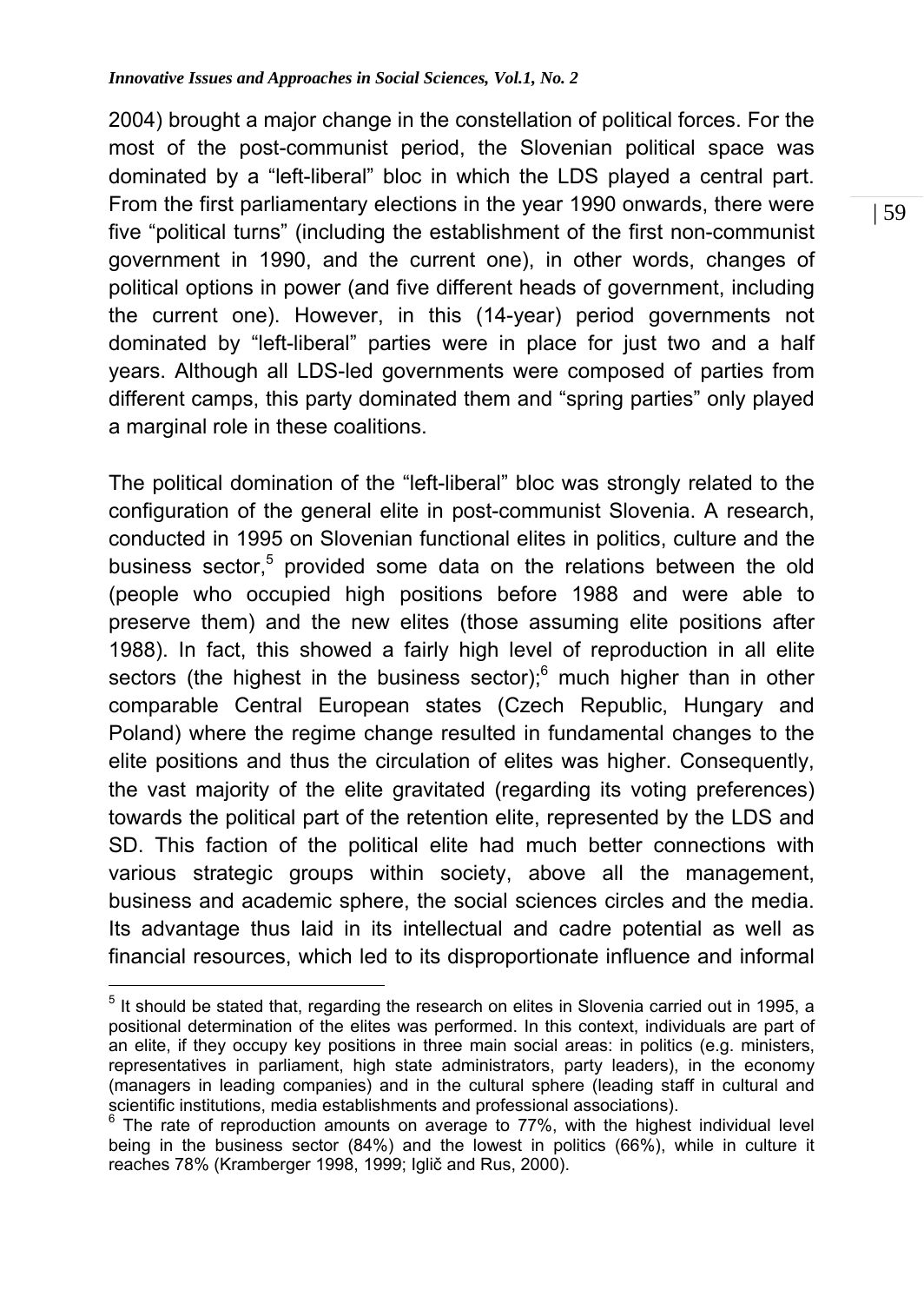power within society. This informal power contributed to the dominance of "the left" more than their legitimate power, i.e. support among the population, since the both blocs were more or less in balance until the parliamentary elections in 2000 (when LDS and left bloc won with high majority).

The composition of Slovenian elites and dynamics of the political space has been the subject of dispute among scholars. Some consider this situation to be unproblematic, stressing the benign effect of elite reproduction, especially political and social stability – Slovenia experienced less social turbulence than any other transition state – while at the same time relativising the significance of the data indicates a high level of elite continuity (Iglič and Rus, 2000; Kramberger and Vehovar, 2000) or attributing that to the positive role of the old communist elite in the democratisation process (Miheljak and, Toš 2005). However, also other more critical interpretations exist, including those advocated by the authors of this article (Adam and Tomšič, 2000; 2002; Tomšič 2002). A distinct domination of the political elite that is tied to the former regime and is therefore striving for the conservation of certain relations and privileges can severely hinder the democratic and market transformation of the social system. First of all, a great domination of a single political side by itself hinders the democratic development since the lack of effective control – the main problem is the weakness of mechanisms of a so-called "horizontal responsibility", i.e. independent control institutions of political or power elite (O'Donnell, 1998) – facilitates various misuses of power and obstructs the necessary social changes that could threaten the positions of the present elites. Secondly, given the criteria for recruiting to elite positions that were in use during the former regime and had, nonetheless, required political suitability and loyalty, it is not self-evident at all this elite is qualified for a successful implementation of its role. Besides, "the old" elite (more or less secretly) contributed to the conservation of certain value presumptions that were characteristic for the former regime<sup>7</sup> with which it impedes the founding of democratic values and principles.

However, it should be stressed that "the right" bloc, or "the spring" parties, also bore a great deal of responsibility for the situation, particularly for its

 $\overline{a}$ 

 $7$  For example, it prevented the reception of the delegation that would undoubtedly condemn non-democracy of the communist regime and the delays in the reparation of the wrongs caused by the regime.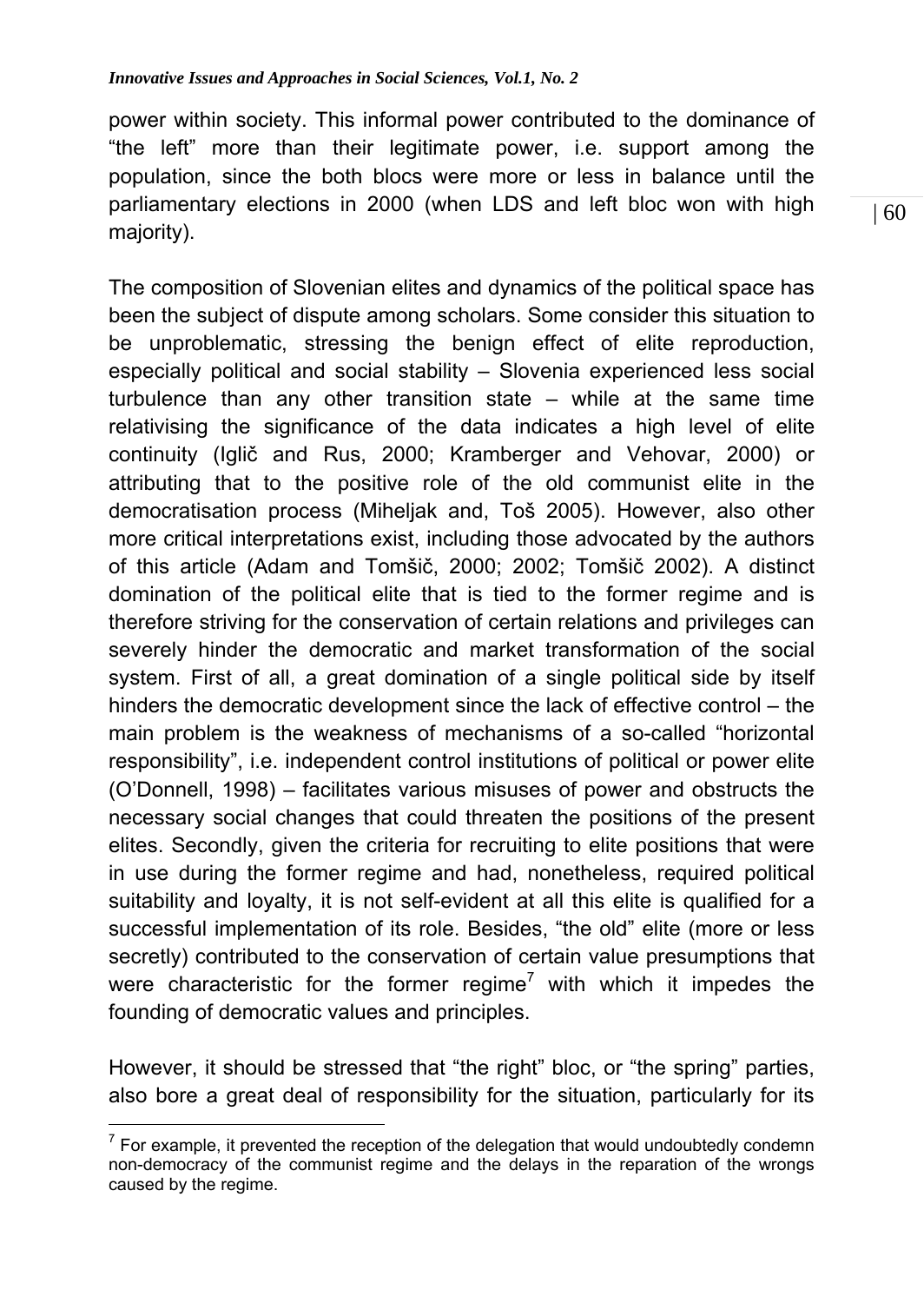own weakness and subordination. Its politics was much too often based on the traditional patterns of functioning, mainly on ideological exclusivism and voluntarism in its political actions and on the persistence on conflicts of ideological or symbolic nature which usually result in an objective advantage of the opposite side (the one that controls most of the resources of symbolic (re)production, above all mass media). $^8$ 

One of the major problems of post-communist Slovenia (as well as other transitional states) is a distinctive weakness of the civil society compared to the political elite or political partners. $9$  This means that the state, or political institutions that are under control of the political elite, has an explicit initiative in forming and reaching key social decisions.<sup>10</sup> Such a situation is formed due to the manipulation of the political elite that uses various mechanisms to ensure control over various segments of society, such as the economy, finances, media, etc. We are thus dealing with politics woven in various social areas which provides a fertile ground to grow clientism, which is in turn a great impediment to social transformation in terms of the autonomy of individual social subsystems.

# **Continuing principles in the political lives of Slovenes**

We can discover that there are certain constants in the political development of Slovenes that occur through the entire period of modern Slovene political history and thus continuously determine the political environment and consequently also the character of political elites. We can identify certain analogies between the political life prior to WWII when some sort of political pluralism already existed (although in a limited range and with numerous deformations), and the situation following the end of the communist regime.

 $\overline{a}$  $8$  However, it has to be mentioned that in last parliamentary elections campaign, this political camp refrained from the participation in culturally related conflicts what was one of the factors that contributed to its victory.

<sup>9</sup> It has to be stated that dominant position of the state *vis-à-vis* civil society is characteristic for all post-communist countries (Korkut, 2005).

<sup>&</sup>lt;sup>10</sup> Attila Agh (Agh, 1996: 55) defines such a situation in terms of "over-parliamentarization" which means that the parliament becomes not only the central, but practically the only place of party activities. The other term he uses is "over-particization" which refers to the aspiration of political parties to exclude all other actors from political participation, while they focus on the ideological and political struggles.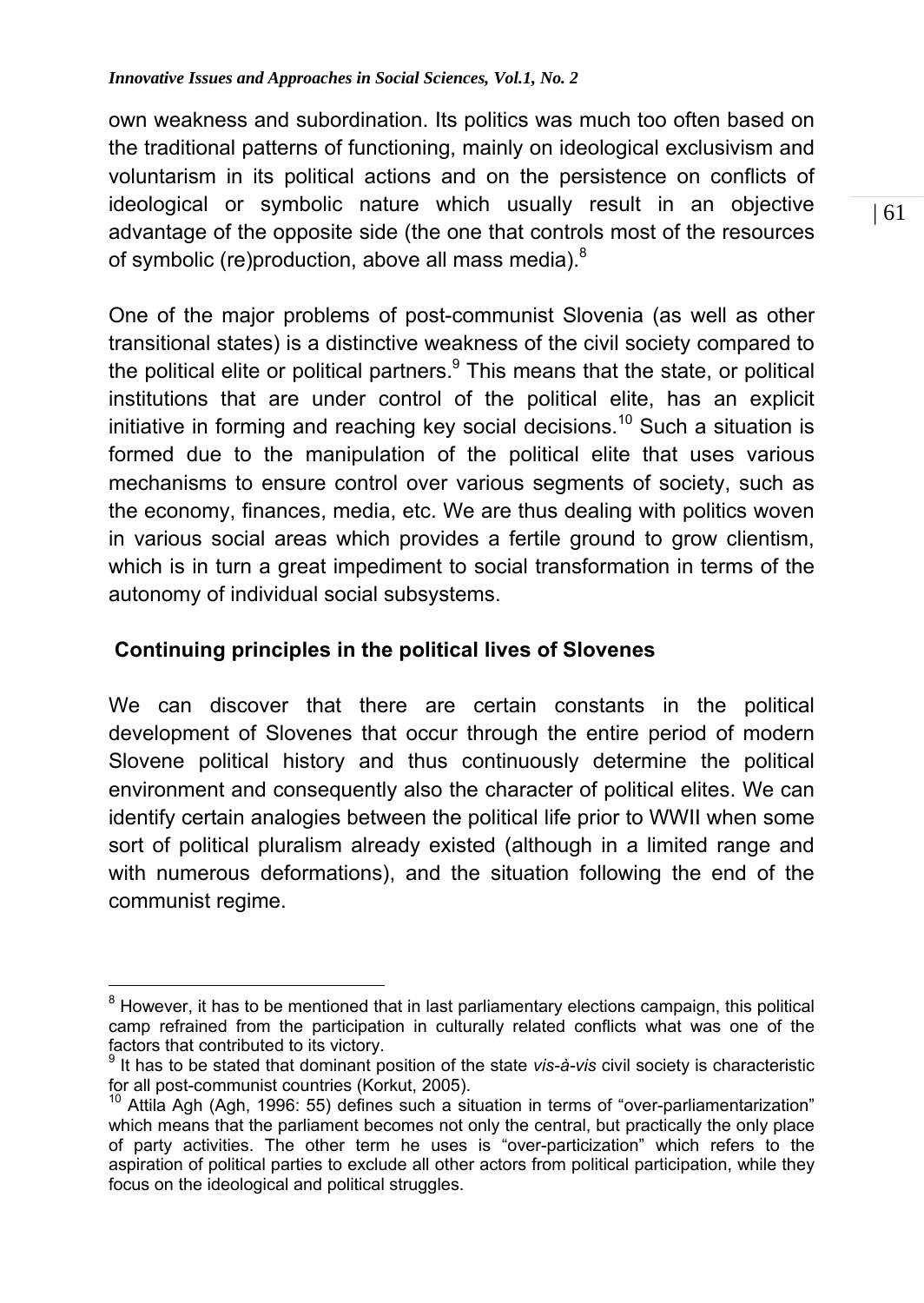The most distinct constant is represented by the strong polarisation of political space (this transfers also into other areas) which is based on value and ideological conflicts. Just as the pre-war political scene was characterised by the conflict between the catholic (conservative) and liberal party, the post-communist period was noted for the separation between the left-liberal and "spring" bloc – even certain conflict topics are similar, e.g. the role of the Church within society.

For the Slovene political space, the disproportion of power and domination of one political bloc (or its political elite) was always characteristic. Between both world wars, it was the catholic-oriented SLS that was in power, while in the post-communist period, it was the left-liberal bloc, mostly LDS.<sup>11</sup> The period of the communist regime when the political elite and social monopoly of the communist party formed the basis of the system represents a chapter of its own. The difference is that the predominance of the catholic political elite was based on the support of the majority of the population and was linked to the position of the Catholic Church in the society of the period, while the predominance of today's left-liberal elite was linked mainly to the possession of key resources (capital, opinion leaders, etc.).

In the relationship between political elites and other social areas, elements that are a part of the Slovene political tradition can also be observed. Above all this means the continuity of aspirations of politics or parties for the control over various social systems, mostly the ones that could contribute to the conservation or obtaining positions of power. Therefore, various methods of political interventions into (in principle autonomous areas) are being used – although less extensively and open than in the past – and this leads to the division of interest spheres. The overall consequence can be found in the politisation of various areas and their weak capacity to act autonomously and in concordance with their principles. This can be particularly well-observed in the media that is supposed to be one of the strongest mechanisms of control over the leading elite. Instead, a distinct unbalance can be seen (especially in the printed media) since most of them more or less openly favour "the left", the dominant bloc, which often leads to political instrumentalisation.

 $\overline{a}$ 

 $11$  Although the victory of the centre-rightist parties at the 2004 parliamentary elections brought some balance in the power relations between political blocs.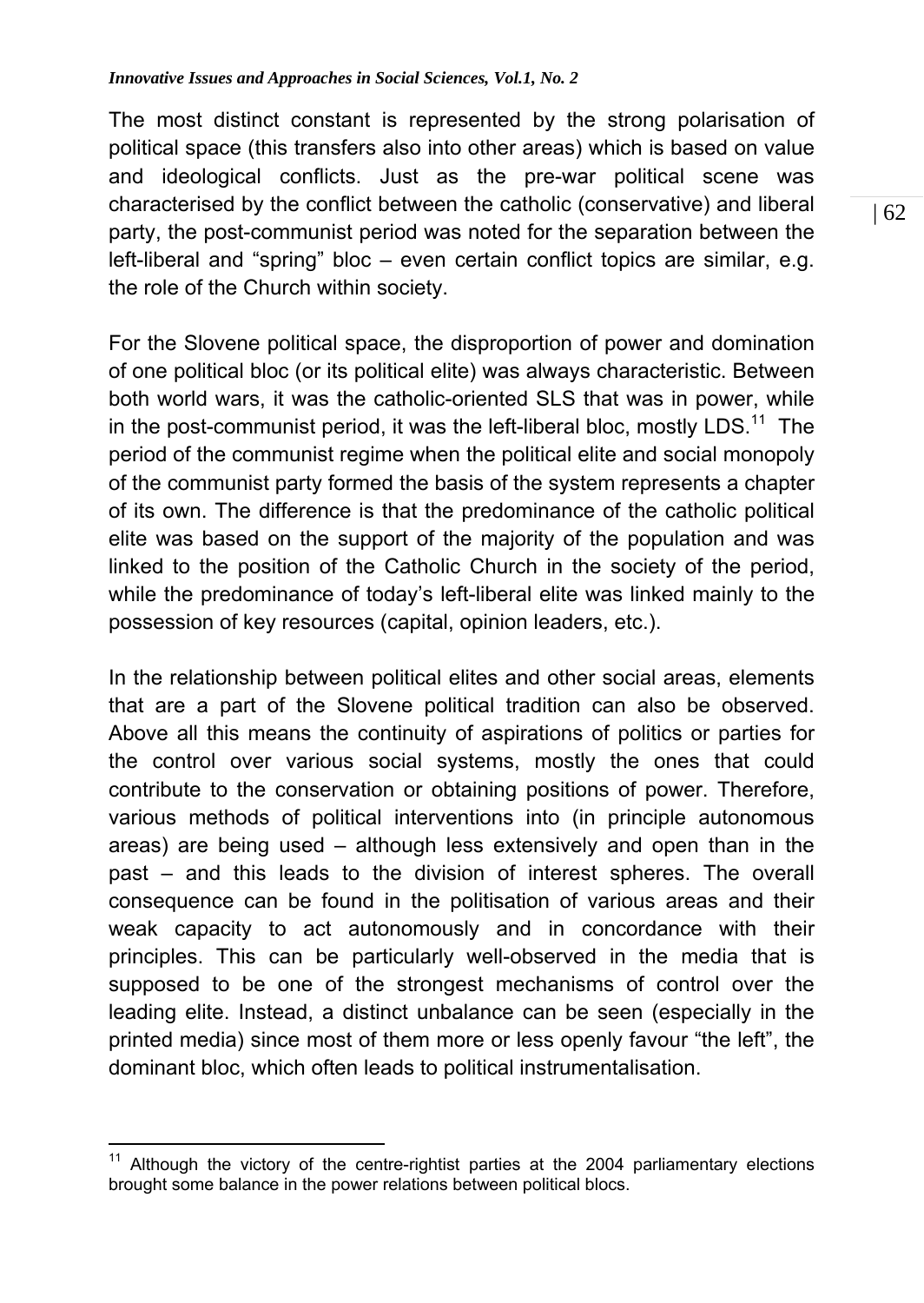# **Concluding thoughts**

It is possible to identify certain characteristics that define the Slovene political environment and elites and can impede the development of a stable polyarchic type of democracy. Certain oligarchic tendencies can be seen as the consequence of the present situation characterised by the strong domination of a single political party or elite. Therefore, it is necessary to build structural conditions that would ensure political equilibration and circulation and mutual control of political elites. The transitional political elites will have to adjust its patterns of thoughts and actions in order to ensure an adequate combination of competition and cooperation in mutual relations. This is also necessary to build the partner relationship with other strategic social groups when making strategic plans and forming the needed foundation for successful social development.

# **Bibliography**

Adam, Frane (1994): After Four Years of Democracy: Fragility and Stability. Družboslovne razprave. No. 15-16, pp 35-30.

Adam, Frane (1999): Ambivalentnost in neznosna lahkost tranzicije. In Niko Grafenauer et al. (eds): Sproščena Slovenija. Ljubljana Ljubljana: Nova revija (pp. 99-113).

Adam, Frane And Matevz Tomšič (2000): Transition Elites: Catalysts of Social Innovation or Rent-Seekers. Družboslovne razprave. No. 32-33, pp. 223-245.

Adam, Frane and Matevz Tomšič (2002): Elite (Re)Configuration and Politico-economic Performance in Post-socialist Countries. Europe-Asia Studies. Vol. 54, No. 3, pp 435-454.

Agh, Attila (1996): From Nomenklatura to Clientura: The Emergence of New Political Elites in East Central Europe. In Geoffrey Pridham and P.aul Lewis (eds.): Stabilizing Fragile Democracies. London: Routledge (pp. 44- 68).

Berend, Ivan (2001): The "Crisis Zone" Revisited: Central and Eastern Europe in the 1990s. East European Politics and Societies. Vol. 15, No. 2, pp. 250-268.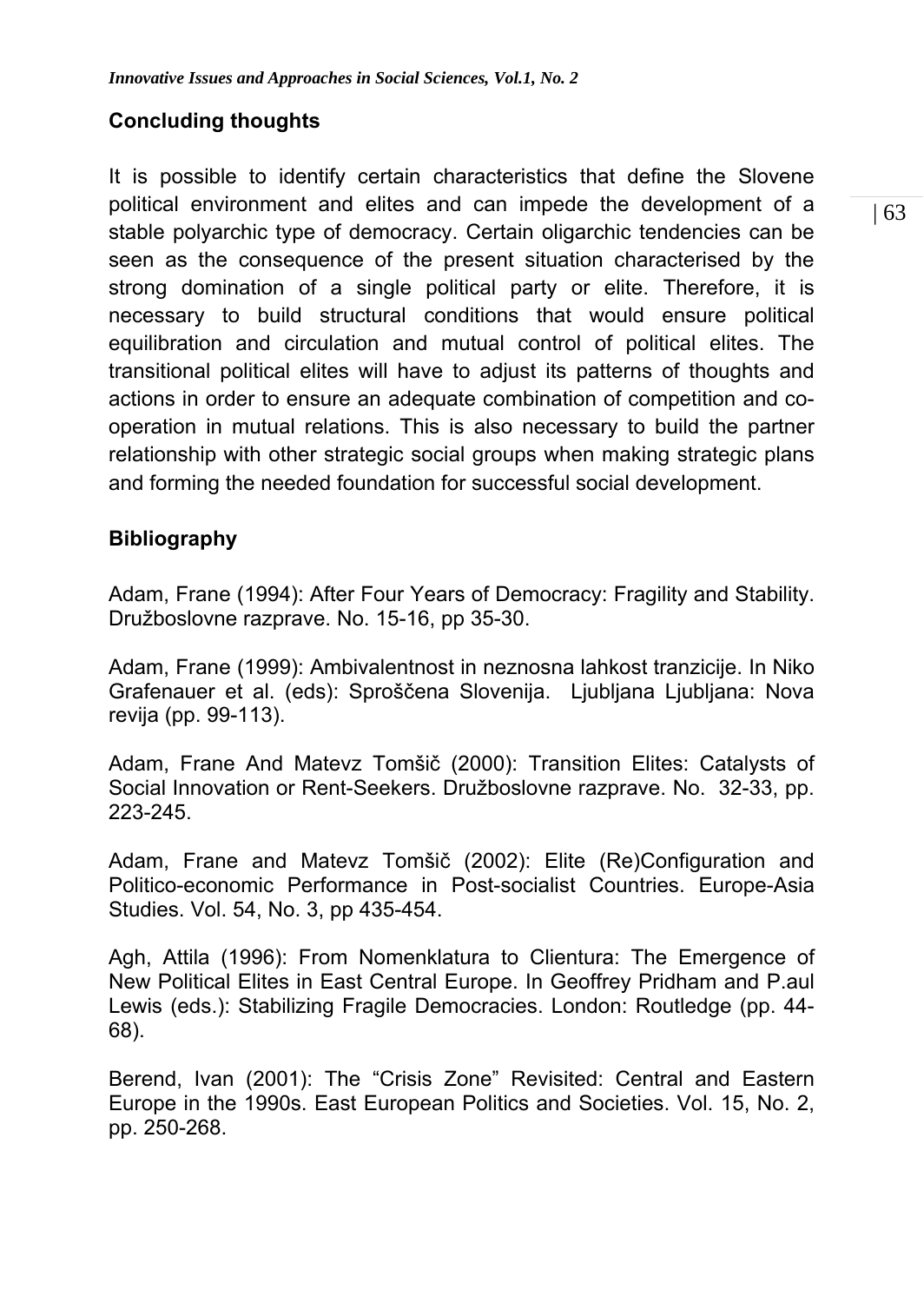Bozoki, Andras (1994): Confrontation and Consensus: On the Forms of Political Integration. In A. Bozoki (ed.): Democratic Legitimacy in Post-Communist Societies. Budapest: T-TWINS Publishers (pp. 66-82).

Dolenc, Ervin (1996): Kulturni boj: slovenska kulturna politika v kraljevini SHS 1918-1929. Ljubljana: Cankarjeva založba.

Drnovšek Marjan, Franc Rozman and Peter Vodopivec (1996): Slovenska kronika XX. stoletja 1941-1995. Ljubljana: Nova revija.

Eisenstadt, S. N. (1992): The Breakdown of Communist Regimes and the Vicissitudes of Modernity. Deadalus. Vol. 121, No. 2, pp. 21-41.

Grdina, Igor (2003): Slovenci med tradicijo in prespektivo*.* Politični mozaik 1860-1918. Ljubljana: Študentska založba.

Huntington, Samuel (1993): The Third Wave: Democratization in the Late Twentieth Century. Norman & London: University of Oklahoma Press.

Iglič, Hajdeja and Andrej Rus (2000): From Elite Reproduction to Elite Adaptation: The Dynamics of Change in personal Networks of Slovenian Elites. Družboslovne razprave. No. 32-33, pp. 181-197.

Janos, Andrew (2000): East Central Europe in the Modern World. Stanford: Stanford University Press.

Karl, Terry Lynn and Phillipe C. Schmitter (1991): Modes of Transition in Latin America, Southern and Eastern Europe*.* International Social Science Journal. No. 128, pp. 269-284.

Konrad, Gyögy (1988) Antipolitika. Srednjeevropske meditacije. Ljubljana: KRT.

Korkut, Umut (2005): The Relationship between Democratization and Invigoration of Civil Society: The Case of Hungary and Poland. East European Quarterly.Vol. 39,No. 2, pp. 149-178.

Kramberger, Anton (1998): Positional Elites in Politics, Economy and Culture in Slovenia During 1988–95: Summary Statistics on Elite Segments. Ljubljana: CESTRA.

Kramberger, Anton and Vasja Vehovar (2000): Regime change and elite dynamics in Slovenia during the 1990s: what can the elite reproduction rates tell us? Družboslovne razprave, No. 32-33, pp. 143–180.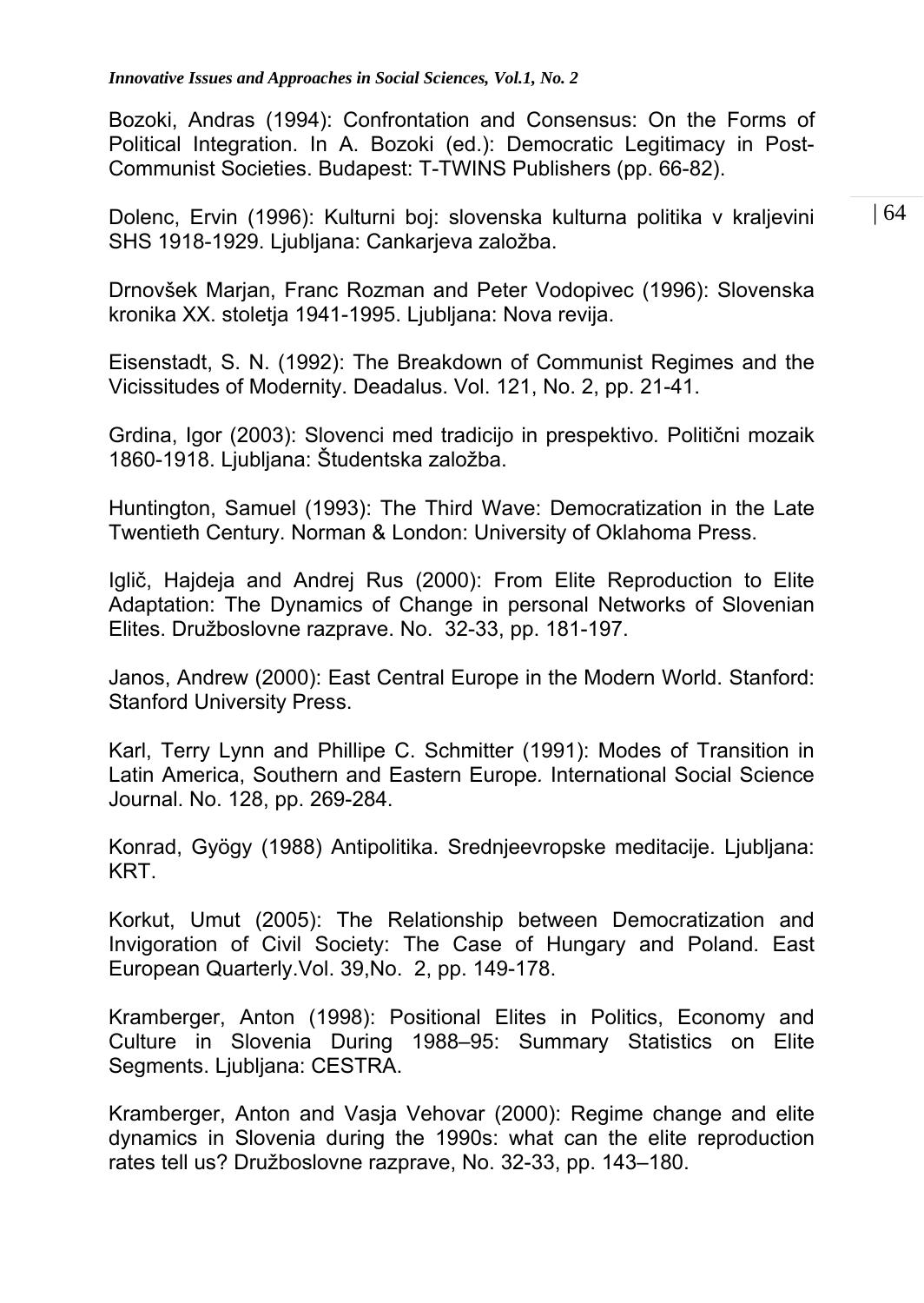Lipset, Seymour M. (1959): Political Man: the Social Bases of Politics. Bombay: Vakils, Feffer and Simons.

Lipset, Seymour M.(1994): The social requisites of democracy revisited. American Sociological Review. Vol. 59, No. 1, pp. 1-22.

Makarovič, Jan (1993): Levičarski konzervativizem: slovenski politični paradoks. In Frane Adam (ed.): Volitve in politika po slovensko. Ljubljana: Znanstveno in publicistično središče (pp. 185-201).

O'Donnell, Guillermo (1998): Horizontal Accountability in New Democracies. Journal of Democracy. Vol. 9, No. 3, pp. 112-126.

Offe, Claus (1993): Capitalism by Democratic Design: Theory Facing the Triple Transition in East Central Europe. Social Research. Vol. 58, No. 4, pp. 865-892.

Prunk, Janko (1992): Slovenski narodni vzpon. Ljubljana: Državna založba Slovenije.

Rothschild, Joseph (1993): Return to Diversity. A Political History of East Central Europe Since World War II. Oxford: Oxford University Press.

Schmitter, Phillpe C. (1992): The Consolidation of Democracy and Representation of Social Groups. American Behavioral Scientist. Vol. 35, No. 4-5, pp. 422-446.

Schöpflin, George (1993): Politics in Eastern Europe. Oxford: Blackwell Publishers.

Srubar, Ilja (1998): Elitewandel in Der Tschechischen Republik. Aus Politik und Zeitgesichte. Beilage zur Wochenzeitung Das Parlament B8/98, pp. 21-31.

Szelenyi, Ivan and Szonya Szelenyi (1995) Circulation or Reproduction of Elites During the Post-Communist Transformation of Eastern Europe. Theory and Society. No. 24, pp. 615-638.

Sztompka, Piotr (1994): The Sociology of Social Change. Oxford: Blackwell Publishers.

Tomšič, Matevž (2002): Politična stabilnost v novih demokracijah. Ljubljana: Znanstveno in publicistino središče.